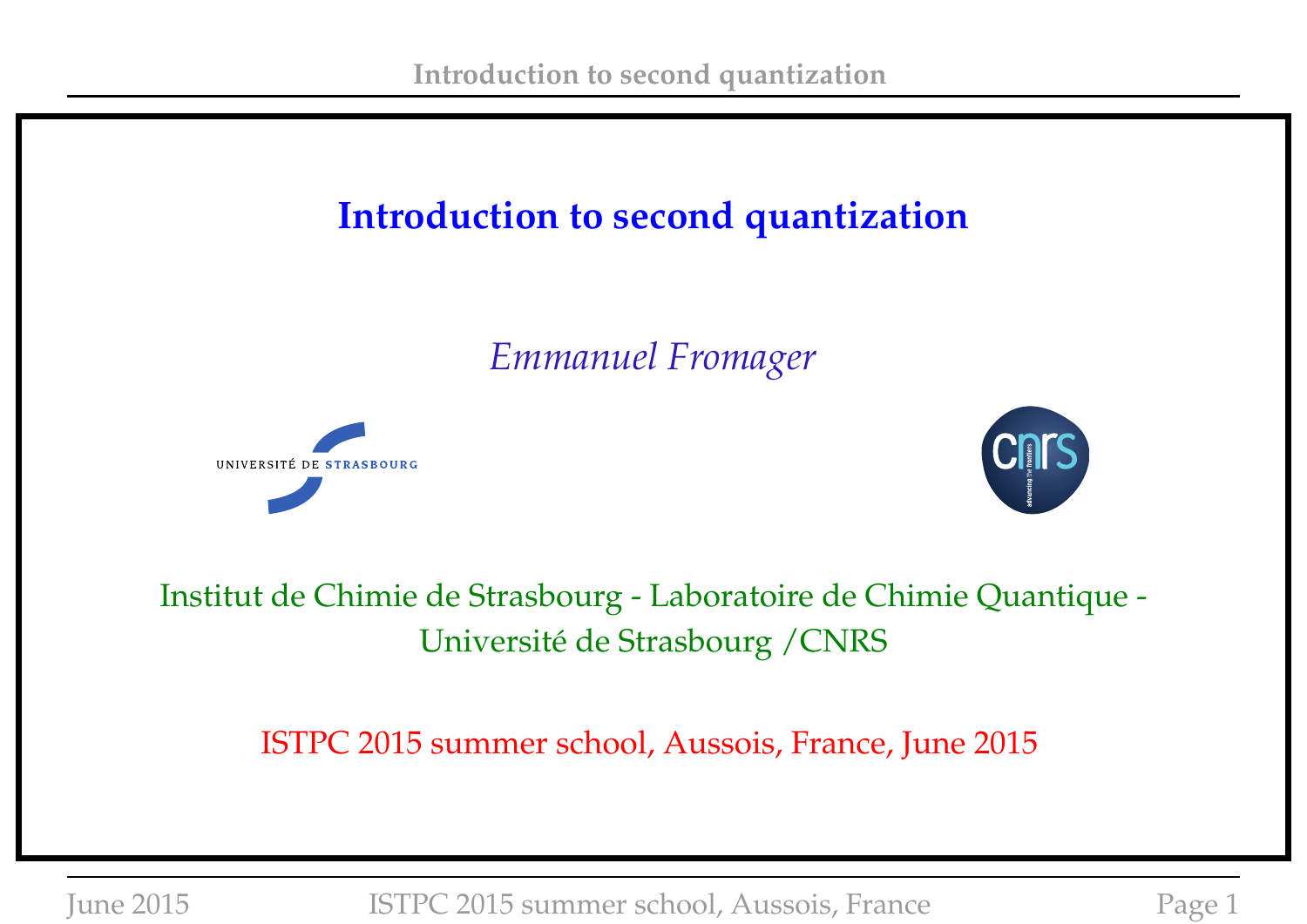### Electronic Hamiltonian in first quantization

N-electron Hamiltonian within the Born-Oppenheimer approximation:

 $\hat{H} = \hat{T} + \hat{V}_{\text{ne}} + \hat{W}_{\text{ee}}$ 

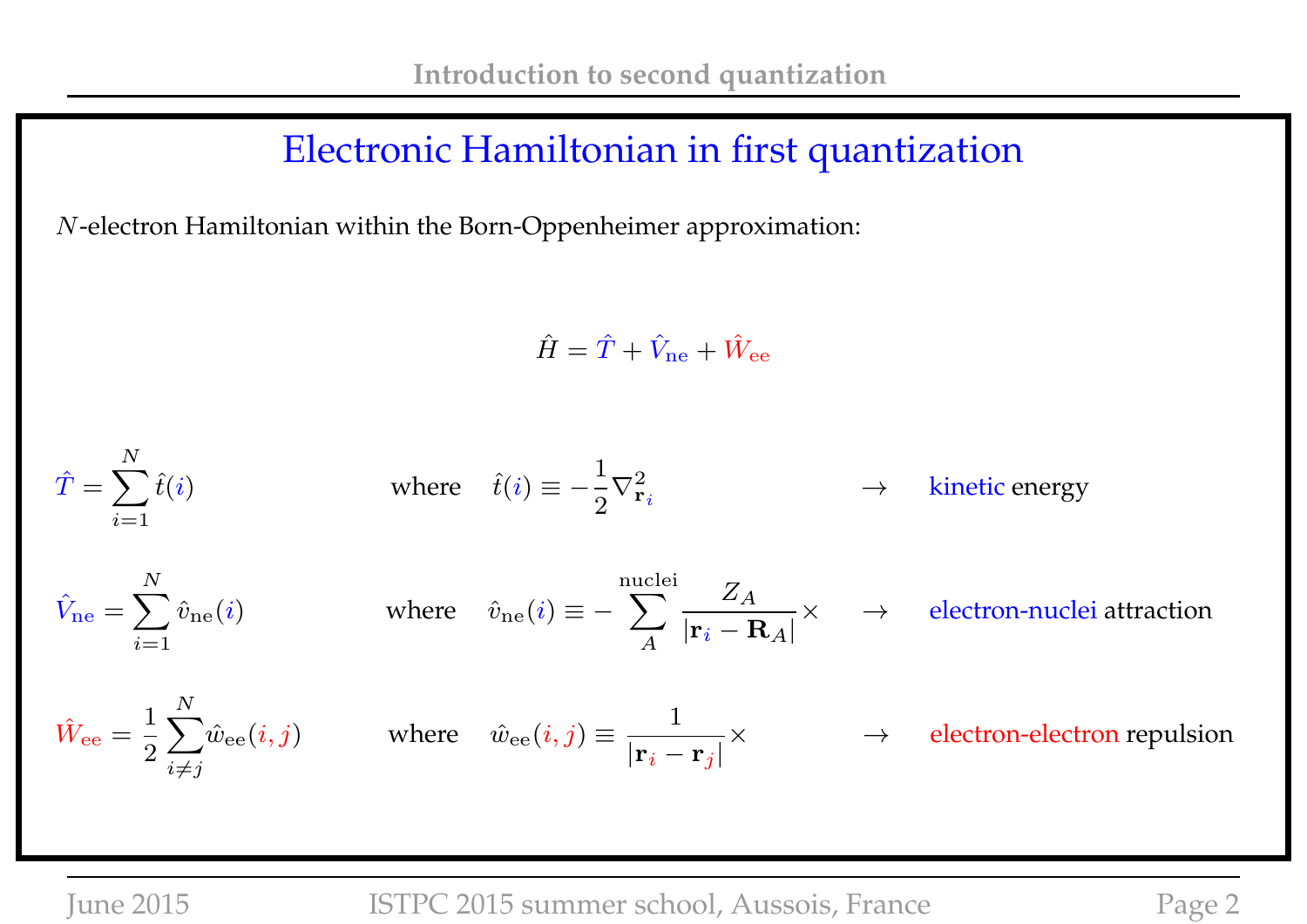### One-electron wavefunction

• Let us start with Schrödinger theory: the quantum state of a single electron is written as

$$
|\Psi\rangle = \int \mathrm{d}\mathbf{r}\, \Psi(\mathbf{r}) |\mathbf{r}\rangle
$$

where  $\Psi(\mathbf{r})$  is the one-electron wavefunction (orbital) and  $|\mathbf{r}\rangle$  denotes the quantum state "the electron is at position **r**". In other words,  $|\hat{\mathbf{r}}|\mathbf{r}\rangle = \mathbf{r}|\mathbf{r}\rangle$ .

- This choice of basis is known as "**r** representation".
- Orthonormalization condition:  $\langle {\bf r}'|{\bf r}\rangle = \delta({\bf r}'-{\bf r})$  ← Dirac distribution

**Useful formulas:** (1) "
$$
\forall f
$$
",  $\int d\mathbf{r} f(\mathbf{r}) \delta(\mathbf{r}' - \mathbf{r}) = f(\mathbf{r}')$ 

(2) 
$$
\delta(\mathbf{r}' - \mathbf{r}) = \frac{1}{(2\pi)^3} \int d\mathbf{k} e^{i\mathbf{k} \cdot (\mathbf{r}' - \mathbf{r})}
$$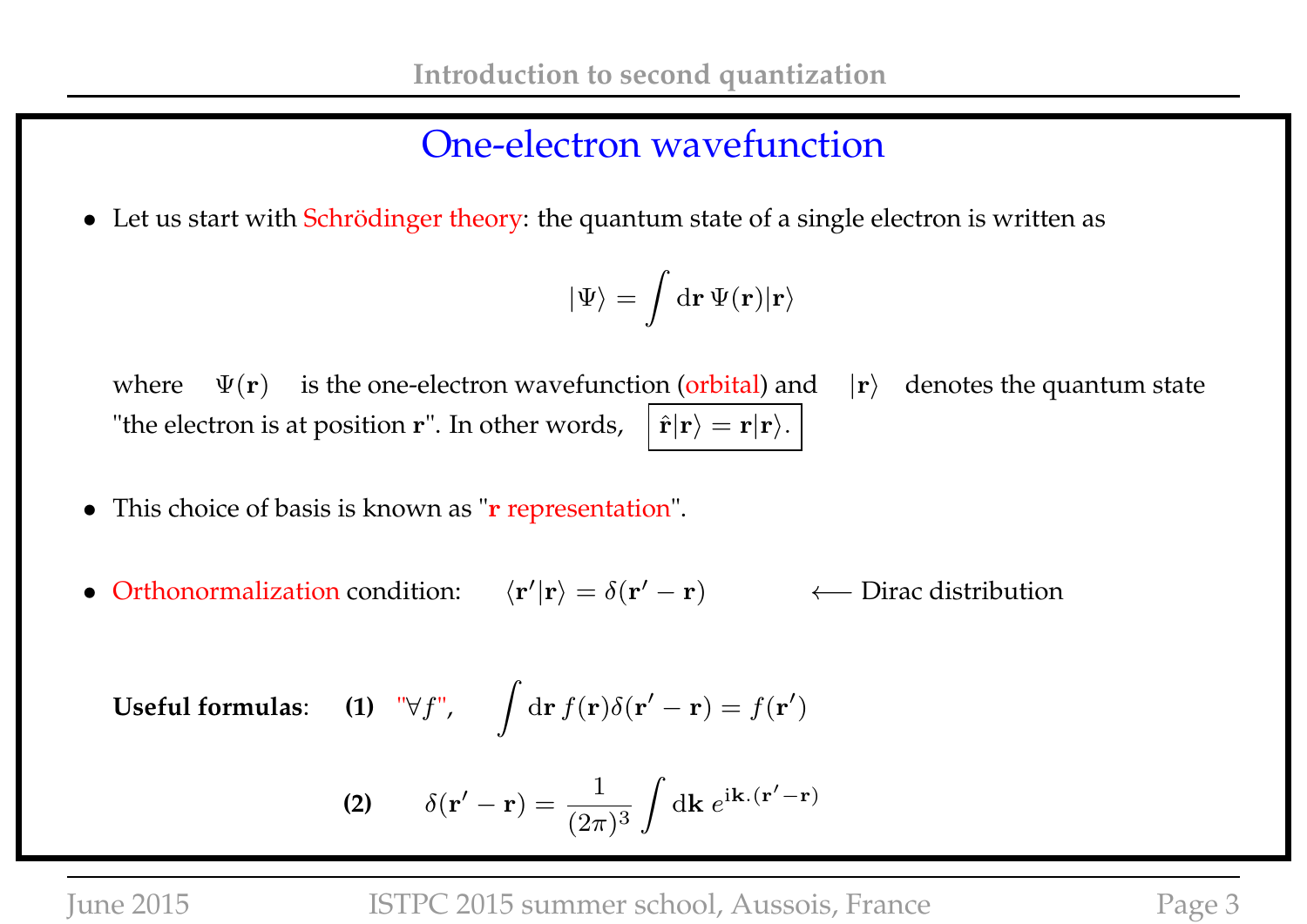• In this representation, the momentum vector operator is defined as follows,

$$
\hat{\mathbf{p}}|\Psi\rangle=-\mathrm{i}\int\mathrm{d}\mathbf{r}\,\mathbf{\nabla}_{\mathbf{r}}\Psi(\mathbf{r})|\mathbf{r}\rangle
$$

 $\bullet$  " $k$  representation":  $3/2$ 

$$
|\mathbf{k}\rangle = \frac{1}{(2\pi)^{3/2}} \int d\mathbf{r} \, e^{i\mathbf{k} \cdot \mathbf{r}} |\mathbf{r}\rangle
$$

Note that  $|\hat{\mathbf{p}}| \mathbf{k} \rangle = \mathbf{k} | \mathbf{k} \rangle$  $\langle \vert \mathbf{k} \rangle = \delta(\mathbf{k}')$ − k) ←− use formula **(2)** !

• Pauli theory: the spin of the electron is now considered as an additional degree of freedom. The quantum state of a single electron is then written as

$$
|\Psi\rangle = \int \mathrm{d}\mathbf{r} \sum_{\sigma=\alpha,\beta} \Psi(\mathbf{r},\sigma) |\mathbf{r},\sigma\rangle
$$

where  $|\mathbf{r}, \alpha\rangle$  denotes the quantum state "electron at position r with spin up" and  $|\mathbf{r}, \beta\rangle$  corresponds to the state "electron at position r with spin down"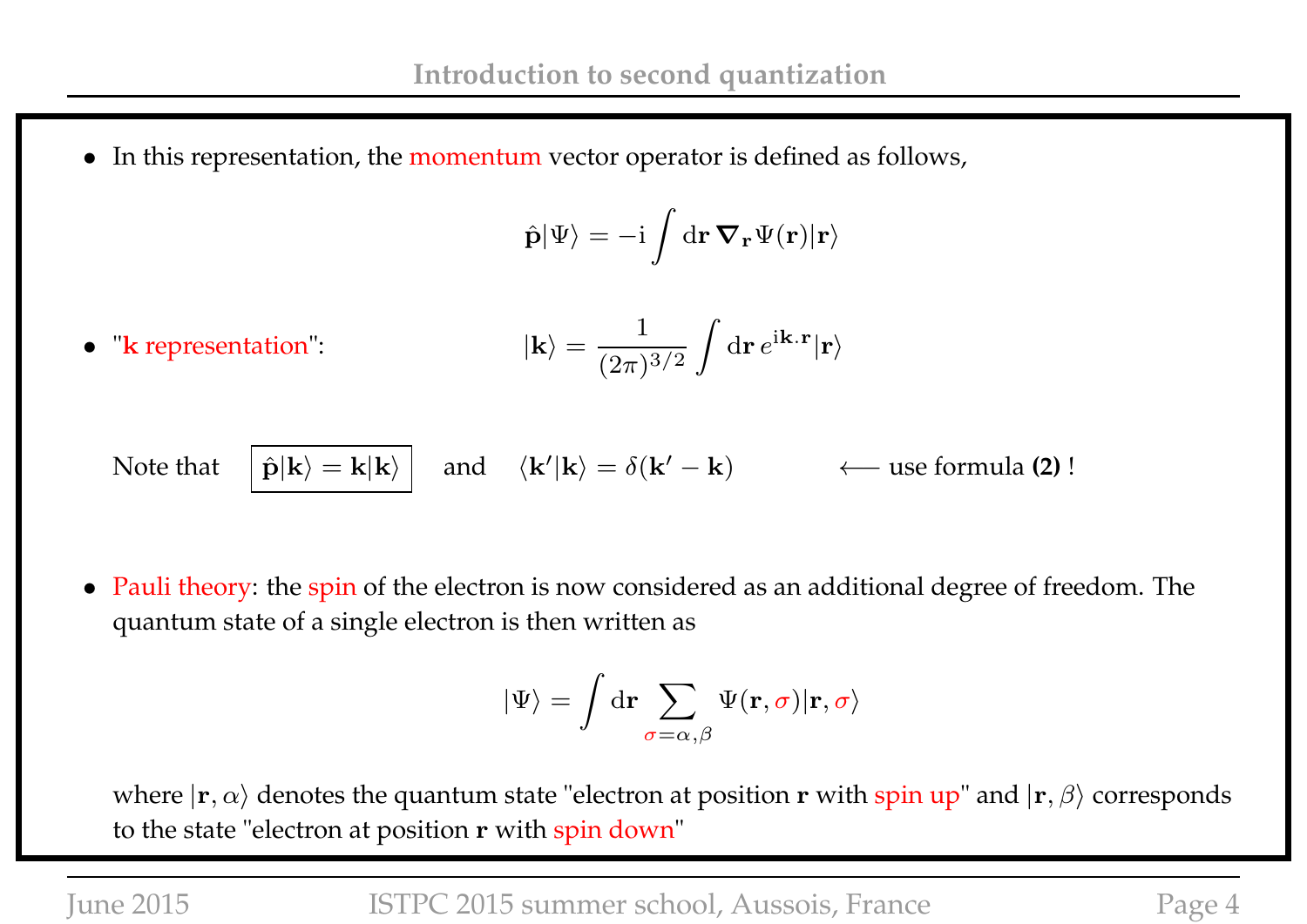### Two-electron wavefunction

• In the non-relativistic case, a single electron will have a spin  $\sigma_0$  which is either up or down. The corresponding wavefunction  $\Psi^{\sigma_0}$  can then be written as a spin-orbital  $\Psi^{\sigma_0}(\mathbf{r},\sigma)=\Psi(\mathbf{r})\delta_{\sigma\sigma_0}$ .

• With the notations 
$$
X = (\mathbf{r}, \sigma)
$$
 and  $\int dX = \int d\mathbf{r} \sum_{\sigma = \alpha, \beta'}$ ,

a one-electron quantum state in Pauli theory is simply written as

$$
|\Psi\rangle = \int \mathrm{d}X \, \Psi(X)|X\rangle
$$

• Two-electron case:

$$
|\Psi\rangle = \int \int dX_1 dX_2 \, \Psi(X_1, X_2)|1: X_1, 2: X_2\rangle
$$

where the two-electron quantum state  $|1: X_1, 2: X_2\rangle$  corresponds to "electron 1 in state  $|X_1\rangle$  and electron 2 in state  $|X_2\rangle$ "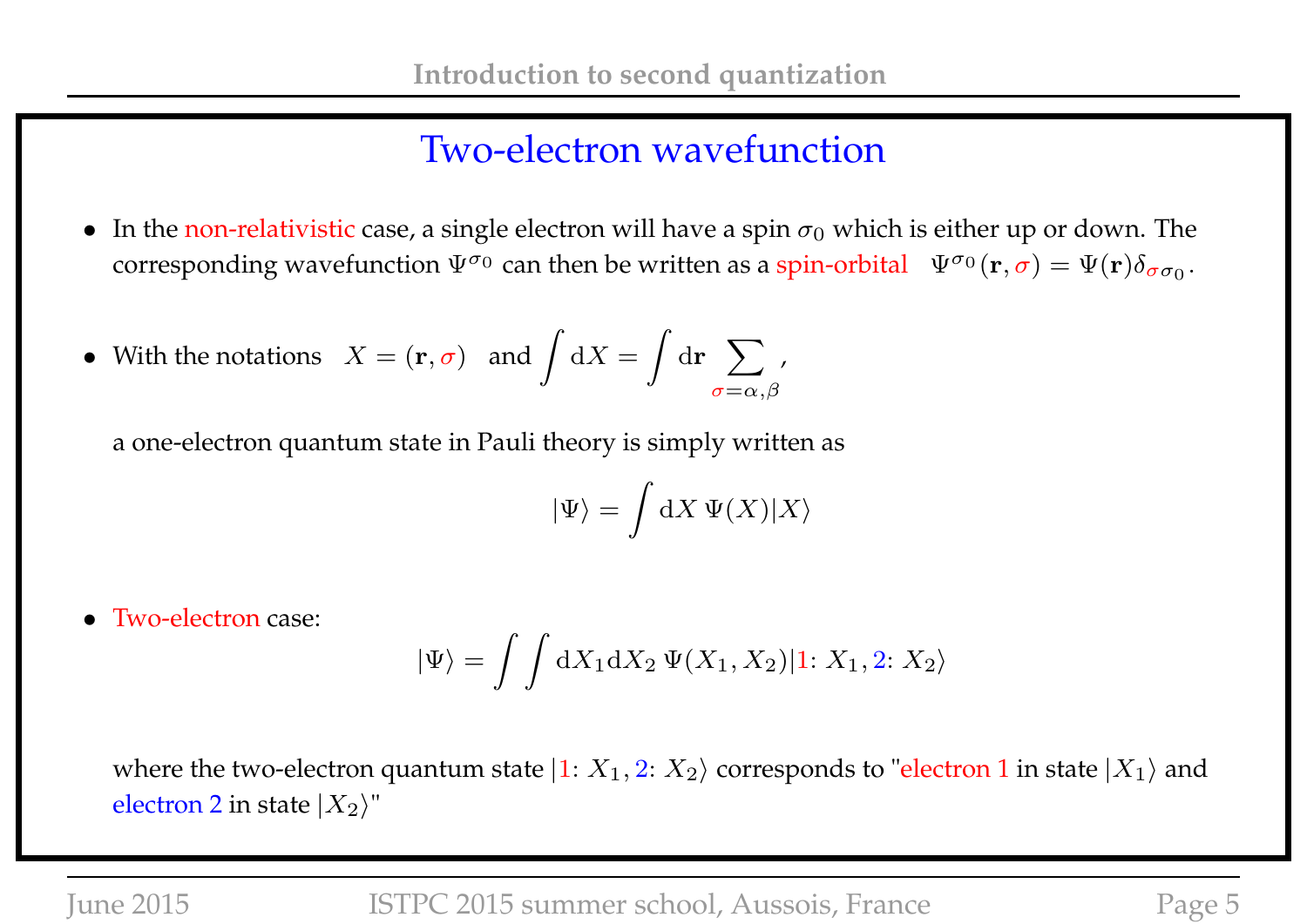• Anti-symmetrization principle: a physical two-electron wavefunction should fulfill the condition

$$
\Psi(X_1, X_2) = -\Psi(X_2, X_1)
$$

thus leading to

$$
|\Psi\rangle = -\int \int dX_1 dX_2 \, \Psi(X_2, X_1)|1: \boxed{X_1}, 2: X_2\rangle = -\underbrace{\int \int dX_1 dX_2 \, \Psi(X_1, X_2)|1: X_2, 2: \boxed{X_1}}_{|\Psi_1 \leftrightarrow 2\rangle}
$$

and

$$
|\Psi\rangle = \frac{1}{2} \int \int dX_1 dX_2 \underbrace{\left[\Psi(X_1, X_2) - \Psi(X_2, X_1) \right]} |1; X_1, 2; X_2\rangle
$$
  
0 if  $X_1 = X_2$ 

**Conclusion**: the anti-symmetrization of the wavefunction ensures that electrons are indistinguishable and that they cannot be in the same quantum state (Pauli principle).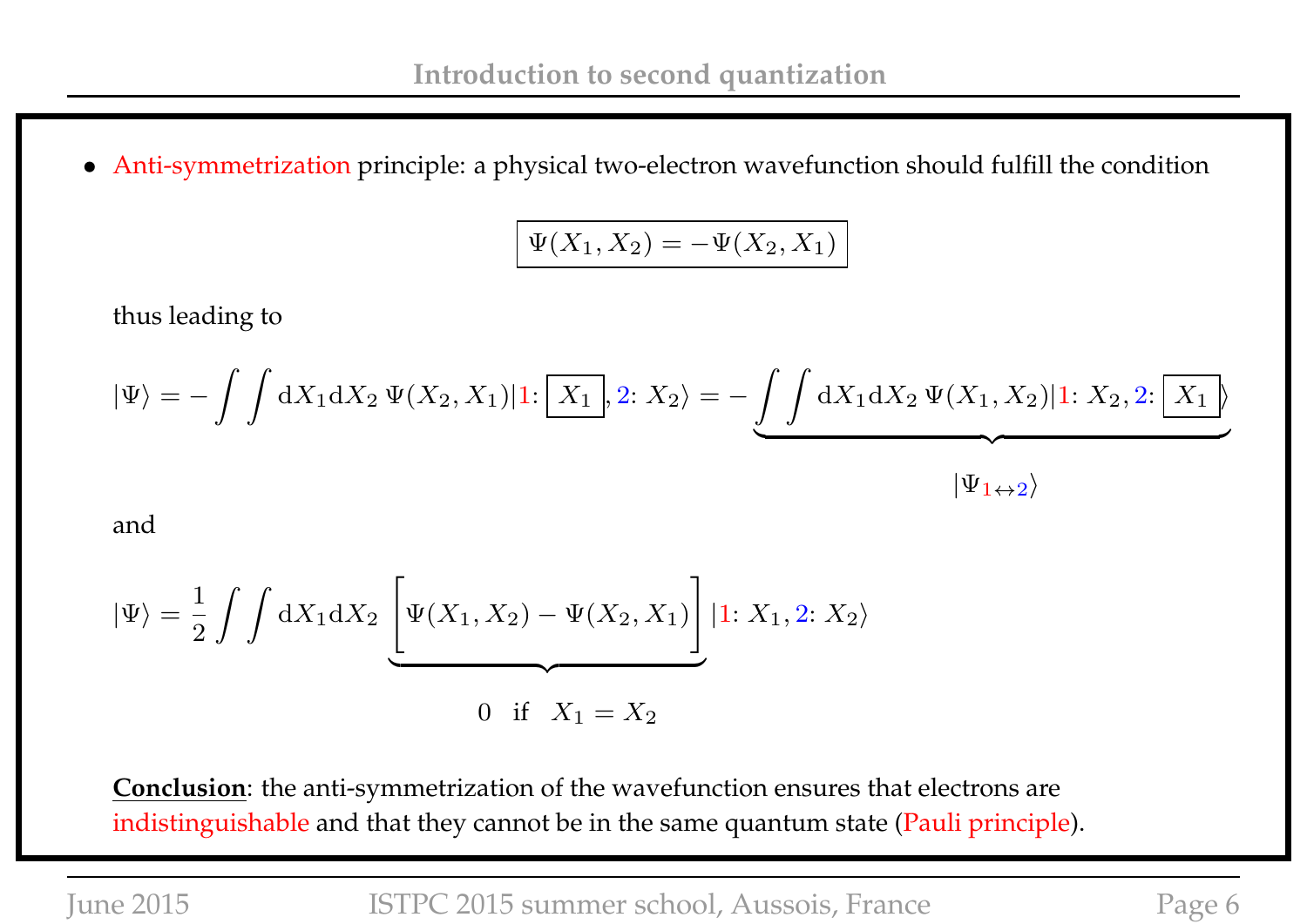### Slater determinants

• Let  $\{\varphi_K(X)\}\$ K denote an orthonormal basis of (molecular) spin-orbitals. Two electrons that occupy the spin-orbitals  $\;\varphi_I(X)\;$  and  $\;\varphi_J(X)\;$  will be described by the (normalized) Slater determinant

$$
\Phi_{IJ}(X_1, X_2) = \frac{1}{\sqrt{2}} \begin{vmatrix} \varphi_I(X_1) & \varphi_I(X_2) \\ \varphi_J(X_1) & \varphi_J(X_2) \end{vmatrix} = \frac{1}{\sqrt{2}} \left( \varphi_I(X_1) \varphi_J(X_2) - \varphi_I(X_2) \varphi_J(X_1) \right)
$$

- Note that Slater determinants and, consequently, linear combinations of Slater determinants are anti-symmetric.
- Therefore, Slater determinants are convenient "building blocks" for computing the electronic wavefunction.
- Still, we may wonder if we really need this complicated expression obtained from the determinant (obviously things get worse for a larger number of electrons).
- Another drawback of the current formulation: both Slater determinant and Hamiltonian expressions depend on the number of electrons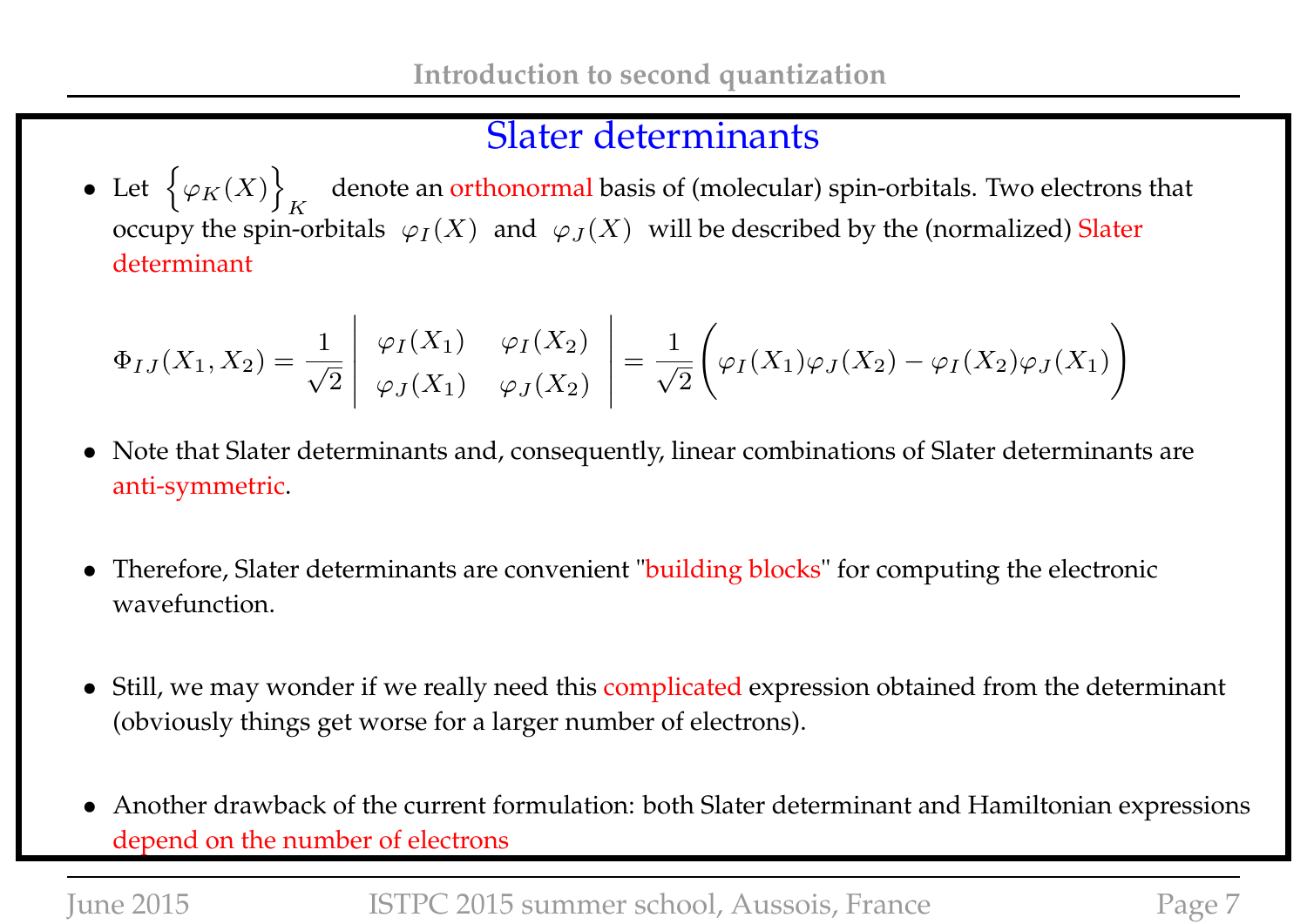## "What is occupied ?" rather than "Who occupies what ?"

- Since electrons are indistinguishable, there is no need to know that electron 1 occupies  $\varphi_I$  and electron 2 occupies  $\ \varphi_J\;$  or the other way around ...
- The important information is that spin-orbitals  $\varphi_I$  and  $\varphi_J$  are occupied and the remaining ones are empty.
- Second quantization is a formalism that relies on this idea.
- At the beginning, there was "nothing" ... |vac> ← normalized "vacuum state"
- ... then was introduced the concept of annihilation of an electron occupying  $\varphi_I$ , that would obviously give zero when applied to the vacuum state:  $|\forall I, \hat{a}_I | \text{vac} \rangle = 0$  (rule 1)
- ... and then came the concept of creation of an electron occupying  $\varphi_I$ : †  $\frac{1}{I}$ |vac $\rangle \equiv |\varphi_I\rangle$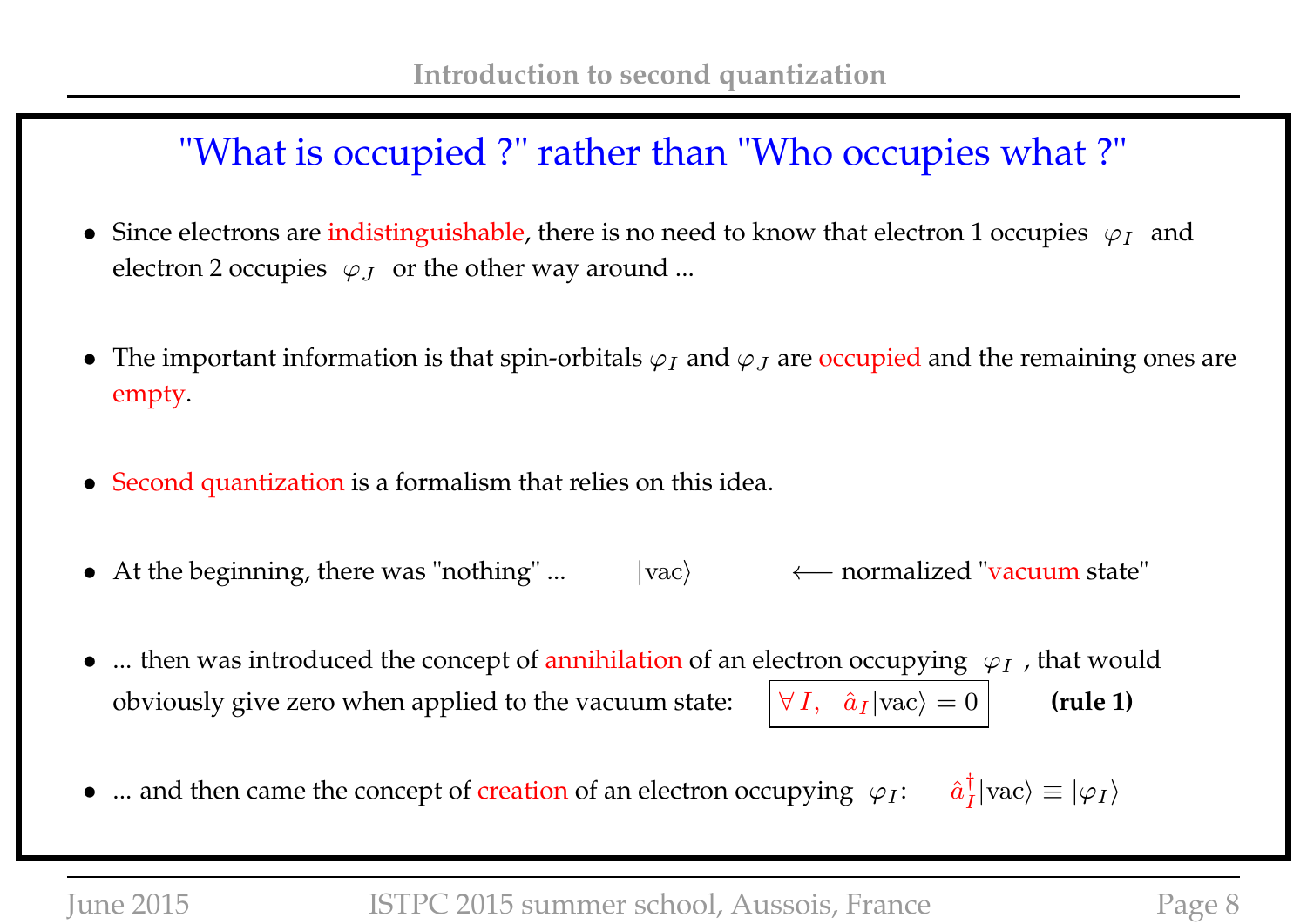### "What is occupied ?" rather than "Who occupies what ?"

- ... and then came the idea to create another electron occupying  $\varphi_J$ : †  $_{J}^{\dagger }\hat{a}_{I}^{\dagger }$  $\vert_I\vert \text{vac} \rangle \equiv \vert \Phi_{IJ} \rangle$
- Note that the creation operator  $\hat{a}^{\dagger}_{I}$  $\frac{1}{I}$  is the adjoint of the annihilation operator  $\hat{a}_I$ . This ensures, in particular, that one-electron and vacuum states are orthogonal:

$$
\langle \varphi_I | \text{vac} \rangle = \langle \hat{a}_I^{\dagger} \text{vac} | \text{vac} \rangle = \langle \text{vac} | \hat{a}_I | \text{vac} \rangle = 0
$$

• In order to have a representation that is equivalent to the one used in first quantization, we only need two more rules:

$$
\begin{aligned}\n\boxed{\forall I, J, \quad [\hat{a}_I, \hat{a}_J]_+ = \hat{a}_I \hat{a}_J + \hat{a}_J \hat{a}_I = 0} & \text{(rule 2)} & \rightarrow & \left[\hat{a}_I^\dagger, \hat{a}_J^\dagger\right]_+ = [\hat{a}_J, \hat{a}_I]_+^\dagger = 0 \\
\boxed{\forall I, J, \quad \left[\hat{a}_I, \hat{a}_J^\dagger\right]_+ = \hat{a}_I \hat{a}_J^\dagger + \hat{a}_J^\dagger \hat{a}_I = \delta_{IJ} & \text{(rule 3)}\n\end{aligned}
$$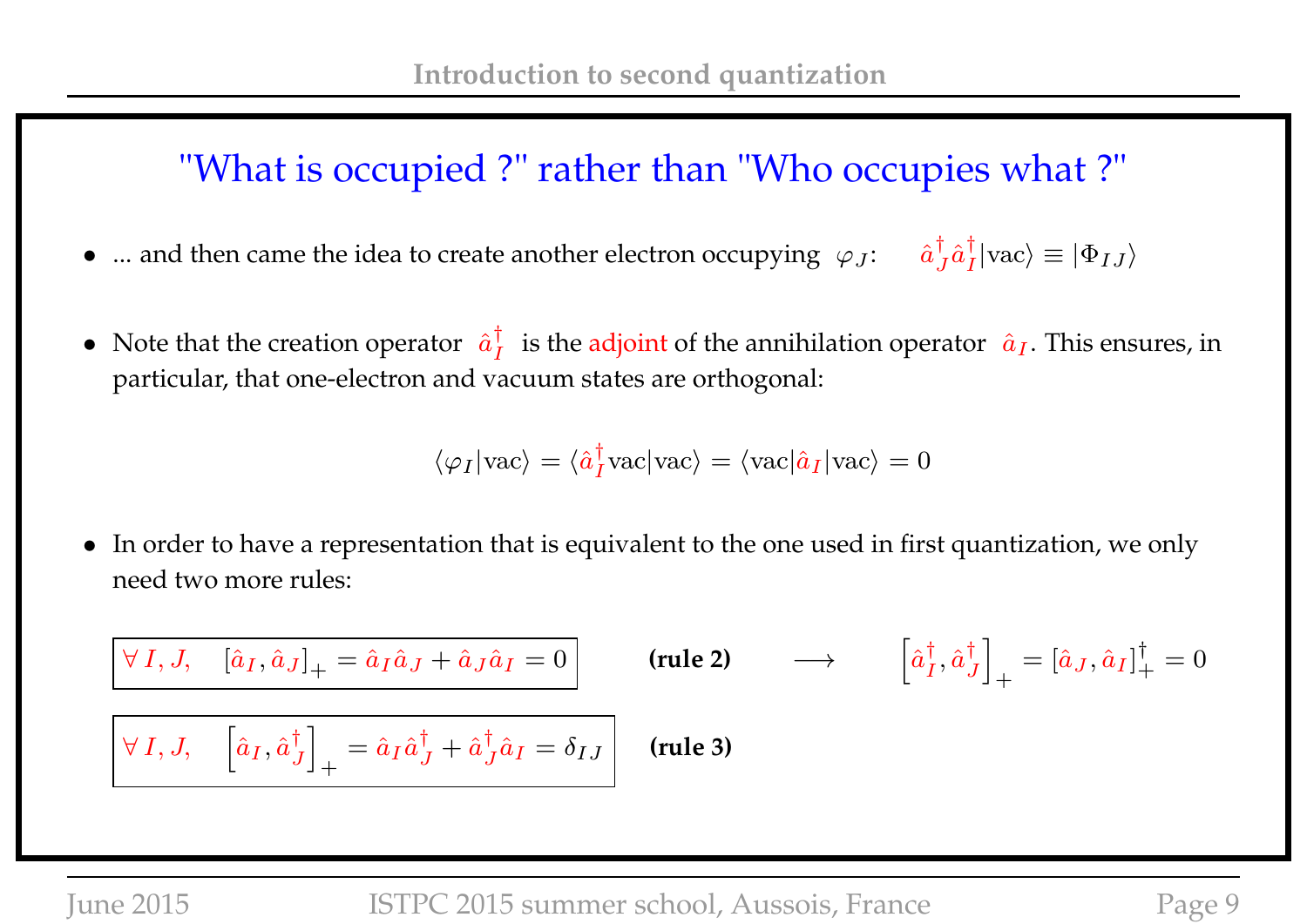## "What is occupied ?" rather than "Who occupies what ?"

• **Rule 2** contains the indistinguishability of the electrons,  $\hat{a}^{\dagger}_{j}$  $_{J}^{\dagger }\hat{a}_{I}^{\dagger }$  $\frac{\dagger}{I}|\text{vac}\rangle = -\hat{a}^{\dagger}_{I}$  $_{I}^{\dagger}\hat{a}_{J}^{\dagger}$  $\frac{1}{J}$  | vac $\rangle$ ,

and the Pauli principle,  $\hat{a}^{\dagger}_{I}$  $_{I}^{\dagger}\hat{a}_{I}^{\dagger}$  $\frac{1}{I}$ |vac $\rangle = 0$ .

• **Rule 3** ensures that you can only annihilate what has already been created (!),

$$
\hat{a}_I \hat{a}_J^{\dagger} |\text{vac}\rangle = \delta_{IJ} |\text{vac}\rangle - \hat{a}_J^{\dagger} \hat{a}_I |\text{vac}\rangle = \delta_{IJ} |\text{vac}\rangle
$$

 $\bullet$  It is now very easy to generate representations of Slater determinants for an arbitrary number N of electrons: multiply more creation operators !

$$
|I_1 I_2 ... I_{N-1} I_N\rangle = \hat{a}_{I_1}^{\dagger} \hat{a}_{I_2}^{\dagger} ... \hat{a}_{I_{N-1}}^{\dagger} \hat{a}_{I_N}^{\dagger} |vac\rangle \qquad \equiv \qquad \frac{1}{\sqrt{N!}} det \Big[ \varphi_{I_i}(X_j) \Big]
$$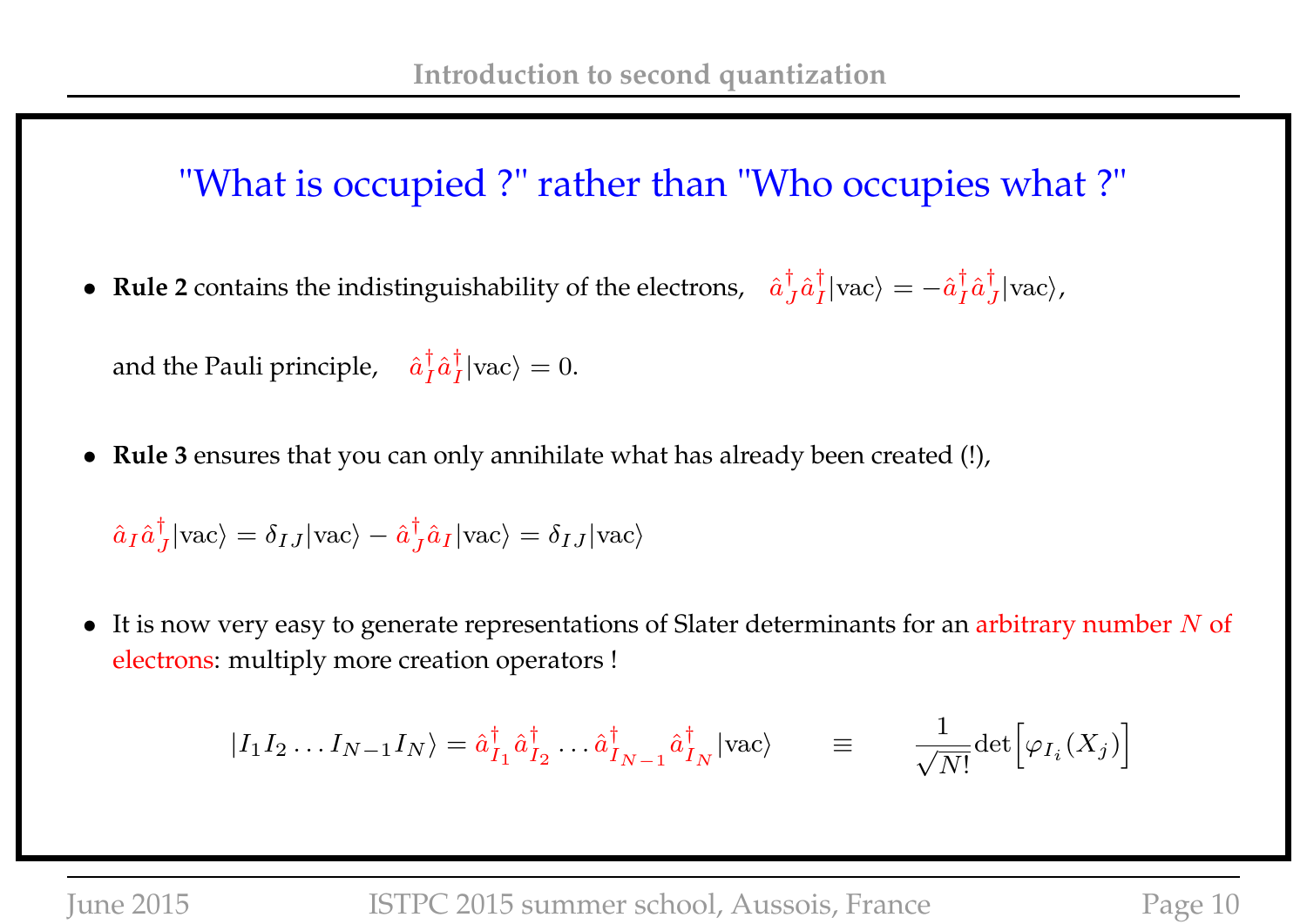### **EXERCISE:**  $\vert$  (1) Show that  $\vert I_1 I_2 ... I_{N-1} I_N \rangle$  is normalized.

**(2)** Let us consider another state  $|J_1J_2 \ldots J_{N-1}J_N\rangle$  and assume that at least one of the occupied spin-orbitals (let us denote it  $\varphi_{J_k}$ ) is not occupied in  $|I_1I_2\ldots I_{N-1}I_N\rangle.$  Show that the two states are orthogonal.

**(3)** The "counting" operator  $\hat{N}$  is defined as  $\hat{N} = \sum \hat{n}_I$  where  $\hat{n}_I = \hat{a}_I^{\dagger}$ I  $\frac{1}{I}\hat{a}_I$ . Show that

$$
\hat{n}_I | I_1 I_2 \dots I_{N-1} I_N \rangle = | I_1 I_2 \dots I_{N-1} I_N \rangle \quad \text{if } I = I_k \quad 1 \le k \le N
$$

 $= 0$  otherwise

and conclude that  $I_2...I_{N-1}I_N\rangle=N|I_1I_2...I_{N-1}I_N\rangle|.$ 

**(4)** Explain why states corresponding to different numbers of electrons are automatically orthogonal.

**(5)** Explain why any state  $|\Psi\rangle$  fulfills the condition  $|0 \leq \langle \Psi | \hat{n}_I | \Psi \rangle \leq 1$ .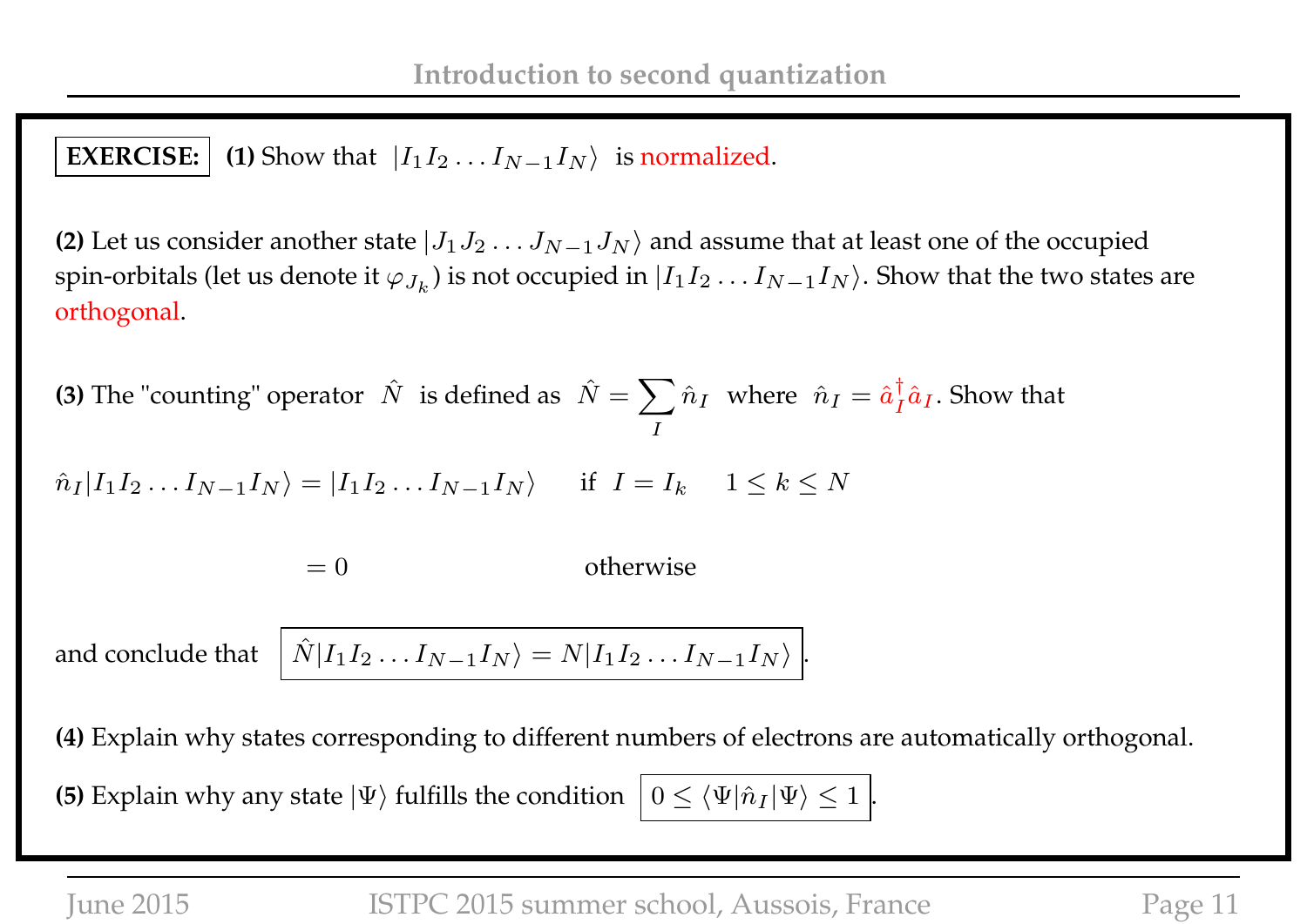### One-electron operators in second quantization

- Let  $\hat{h}$  denote a one-electron operator  $(\hat{t} + \hat{v}_{ne}$  for example): it acts on the one-electron states  $|\varphi_I\rangle$ .
- Resolution of the identity:  $\sum$ I  $|\varphi_I\rangle\langle\varphi_I|=\hat{\mathbb{1}},$

which leads to the conventional representation  $\hat{h} = \hat{1} \hat{h} \hat{1} = \sum_{\hat{h} = \hat{h}$ 

 $I,J$  $\langle \varphi_I|\hat h|\varphi_J\rangle|\varphi_I\rangle\langle \varphi_J|$  .

• Second-quantized representation: 
$$
\hat{h} \equiv
$$

$$
\left\lceil \hat{h} \equiv \sum_{I,J} \langle \varphi_I | \hat{h} | \varphi_J \rangle \hat{a}^\dagger_I \hat{a}_J \right\rceil
$$

Indeed,

$$
\left(\sum_{I,J}\langle \varphi_I|\hat{h}|\varphi_J\rangle\hat{a}_I^\dagger\hat{a}_J\right)|\varphi_K\rangle=\left(\sum_{I,J}\langle \varphi_I|\hat{h}|\varphi_J\rangle\hat{a}_I^\dagger\hat{a}_J\right)\hat{a}_K^\dagger|{\rm vac}\rangle=\left(\sum_{I,J}\langle \varphi_I|\hat{h}|\varphi_J\rangle\hat{a}_I^\dagger\,\delta_{JK}\right)|{\rm vac}\rangle
$$

$$
=\sum_I \langle \varphi_I|\hat{h}|\varphi_K\rangle|\varphi_I\rangle=\hat{h}|\varphi_K\rangle
$$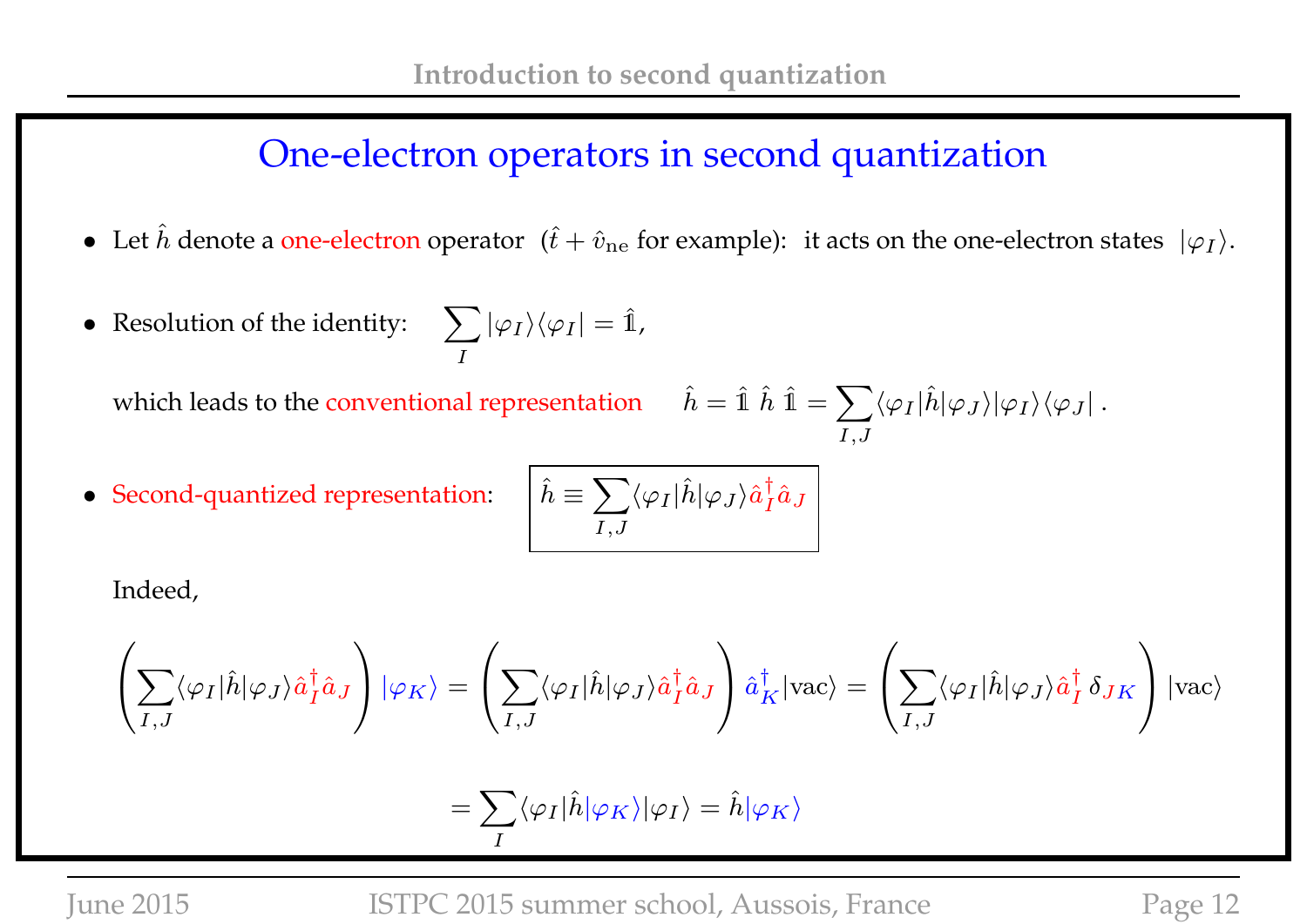• What is convenient is that this second-quantized representation is valid for any number  $N$  of electrons:

$$
\sum_{i=1}^N \hat{h}(i) \quad \equiv \quad \sum_{I,J} \langle \varphi_I | \hat{h} | \varphi_J \rangle \hat{a}_I^{\dagger} \hat{a}_J \quad \equiv \quad \hat{h}
$$

The information about  $N$  has been completely transferred to the states. It does not appear in the operator anymore.

**EXERCISE:** Let us consider another orthonormal basis  $\{\varphi_K(X)\}\$ K of spin-orbitals that we decompose in the current basis as follows,  $\ket{\tilde{\varphi}_P}=\sum \limits_{i=1}^N\ket{\tilde{\varphi}_P}$  $\pmb Q$  $U_{QP}|\varphi_Q\rangle.$ 

**(1)** Show that the matrix **U** is unitary  $(\mathbf{U}^{\dagger} = \mathbf{U}^{-1})$ .

(2) Explain why 
$$
\hat{a}_{\tilde{P}}^{\dagger} = \sum_{Q} U_{QP} \hat{a}_{Q}^{\dagger}
$$
 and show that  $\hat{h} \equiv \sum_{I,J} \langle \tilde{\varphi}_I | \hat{h} | \tilde{\varphi}_J \rangle \hat{a}_{\tilde{I}}^{\dagger} \hat{a}_{\tilde{J}}$ .

**(3)** Show how the diagonalization of  $\hat{h}$  in the one-electron space leads automatically to the diagonalization in the  $N$ -electron space (use exercise page 11).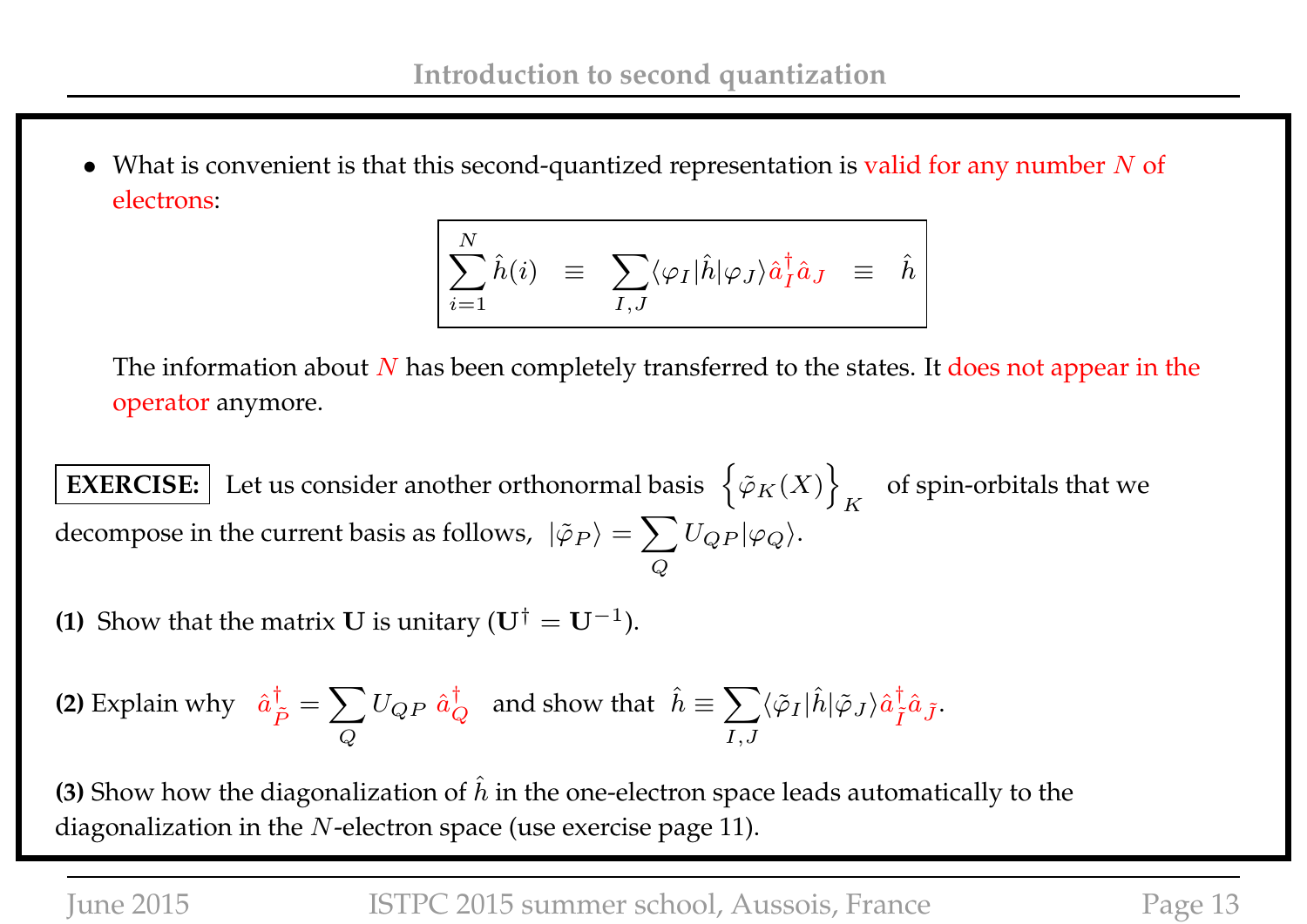### Two-electron operators in second quantization

- Let  $\hat{w}$  denote a two-electron operator: it acts on two-electron states  $|\varphi_I\varphi_J\rangle = |1: \varphi_I, 2: \varphi_J\rangle$ .
- A complete anti-symmetrized basis should be used for describing the two electrons:

$$
|IJ\rangle = \frac{1}{\sqrt{2}} \left( |\varphi_I \varphi_J \rangle - |\varphi_J \varphi_I \rangle \right) \equiv \hat{a}_I^{\dagger} \hat{a}_J^{\dagger} |\text{vac}\rangle \quad \text{with } I < J.
$$

Consequently, any two-electron anti-symmetrized state  $|\Psi\rangle$  shoud fulfill the condition

$$
\hat{P}_{\mathcal{A}}|\Psi\rangle = |\Psi\rangle
$$
 where  $\hat{P}_{\mathcal{A}} = \sum_{I < J} |IJ\rangle\langle IJ|$  \n $\leftarrow$  projection operator!

• Projection of the two-electron operator onto the space of anti-symmetrized states:

$$
\hat{w}_{\mathcal{A}} = \hat{P}_{\mathcal{A}} \hat{w} \hat{P}_{\mathcal{A}} = \sum_{I < J, K < L} \langle I J | \hat{w} | K L \rangle | I J \rangle \langle K L |
$$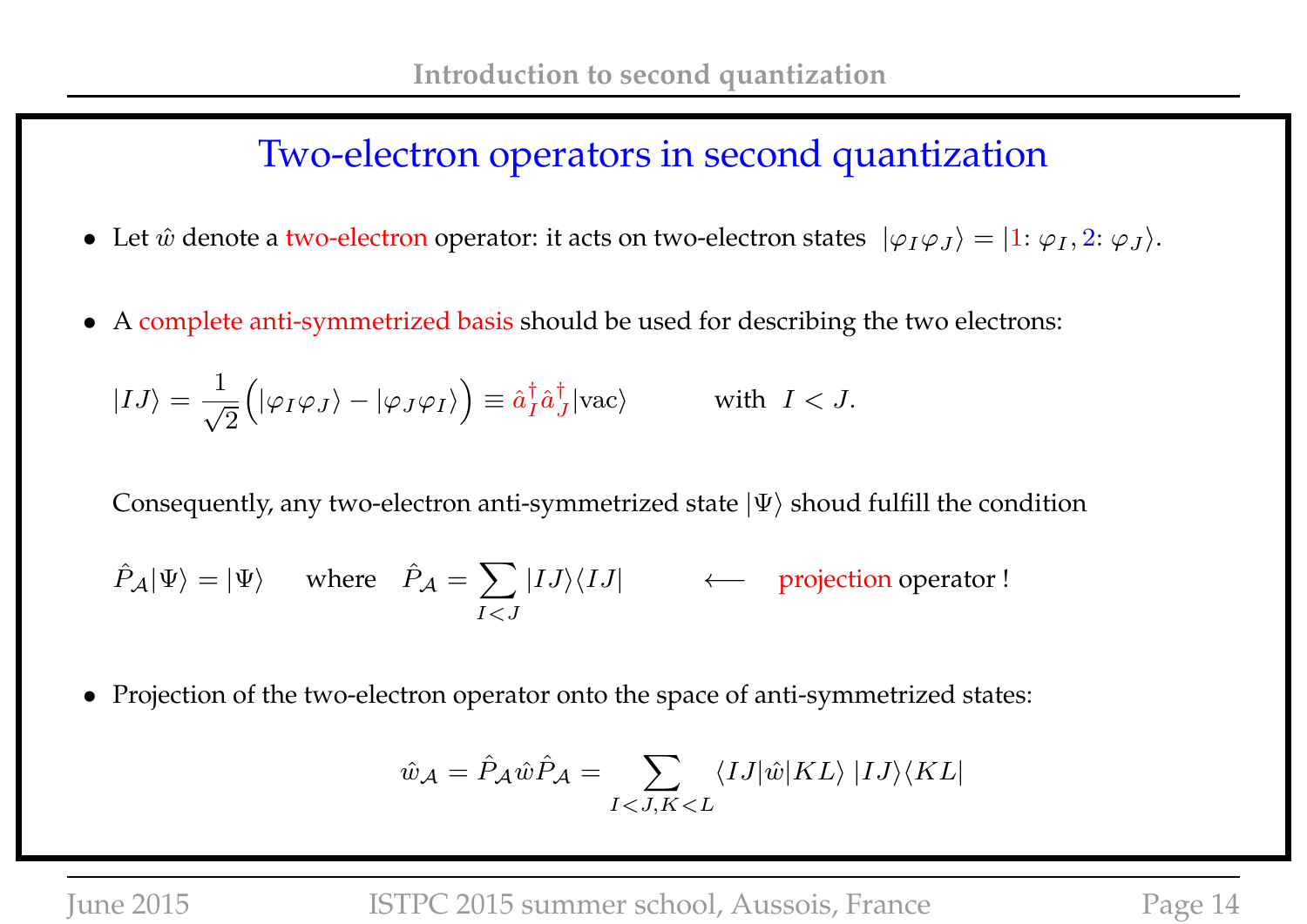### Two-electron operators in second quantization

**EXERCISE:** Prove that 
$$
\hat{w}_{A} \equiv \frac{1}{2} \sum_{IJKL} \langle \varphi_I \varphi_J | \hat{w} | \varphi_K \varphi_L \rangle \hat{a}_I^{\dagger} \hat{a}_L^{\dagger} \hat{a}_L \hat{a}_K
$$

**hint**: apply  $\hat{w}_\mathcal{A}$  and the proposed second-quantized representation to  $|PQ\rangle\equiv \hat{a}^\dagger_R$  $_P^{\dagger} \hat{a}_Q^{\dagger} |\text{vac}\rangle$   $(P < Q)$ . Conclude.

• What is convenient is that this second-quantized representation is valid for any number  $N$  of electrons and includes the projection onto anti-symmetrized states:

$$
\left( \frac{1}{2} \sum_{i \neq j}^{N} \hat{w}(i, j) \equiv \frac{1}{2} \sum_{I J K L} \langle \varphi_I \varphi_J | \hat{w} | \varphi_K \varphi_L \rangle \hat{a}_I^{\dagger} \hat{a}_J^{\dagger} \hat{a}_L \hat{a}_K \equiv \hat{w} \right)
$$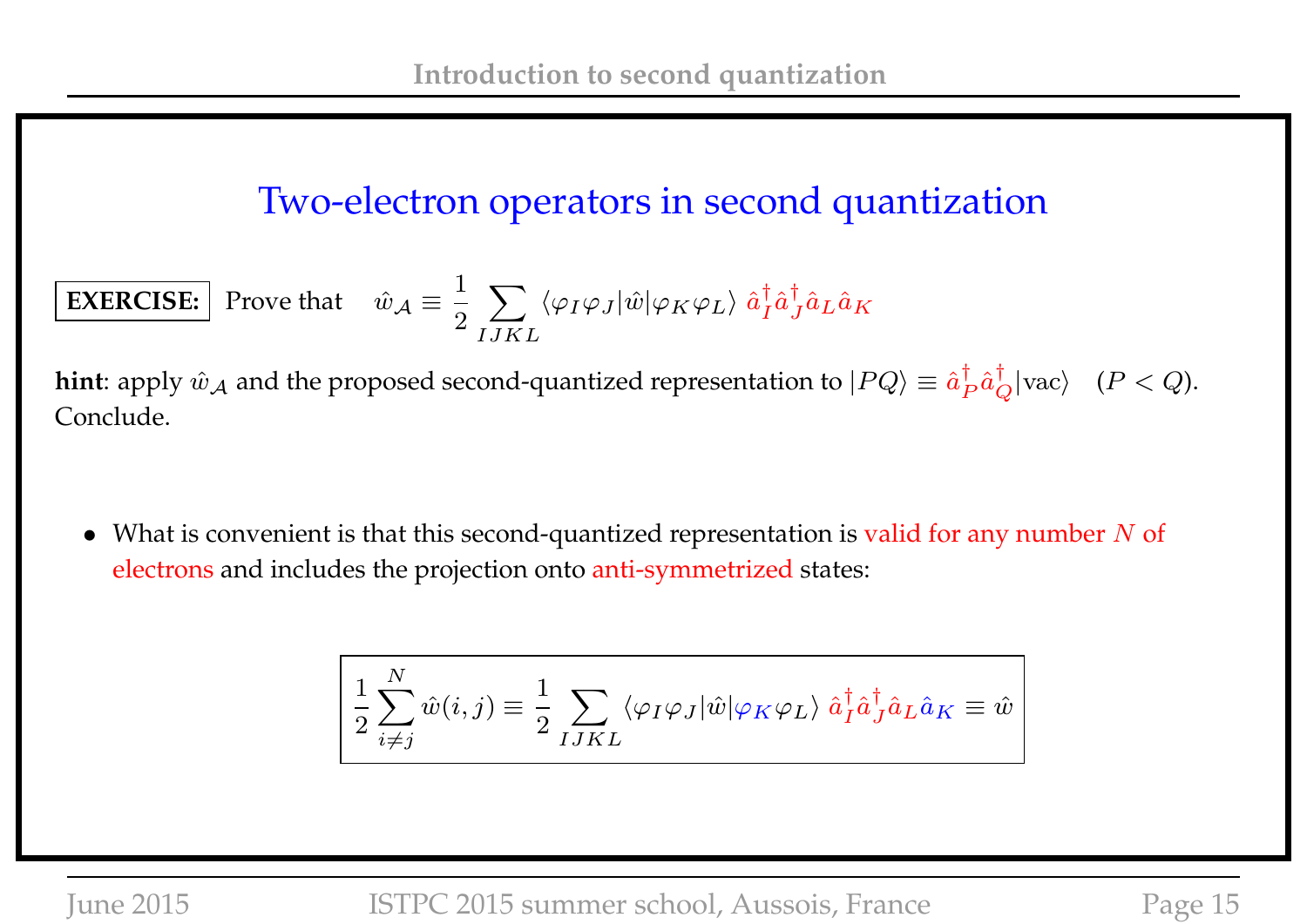### Summary

• In summary, the electronic Hamiltonian can be written in second quantization as follows,

$$
\hat{H} = \sum_{IJ} \langle \varphi_I | \hat{h} | \varphi_J \rangle \hat{a}_I^{\dagger} \hat{a}_J + \frac{1}{2} \sum_{IJKL} \langle \varphi_I \varphi_J | \hat{w}_{\text{ee}} | \varphi_K \varphi_L \rangle \hat{a}_I^{\dagger} \hat{a}_J^{\dagger} \hat{a}_L \hat{a}_K
$$

where 
$$
\langle \varphi_I | \hat{h} | \varphi_J \rangle = \int dX \varphi_I^*(X) (\hat{h} \varphi_J)(X)
$$
  $\leftarrow$  one-electron integrals  
 $\langle \varphi_I \varphi_J | \hat{w}_{ee} | \varphi_K \varphi_L \rangle = \int \int dX_1 dX_2 \varphi_I^*(X_1) \varphi_J^*(X_2) (\hat{w}_{ee} \varphi_K \varphi_L)(X_1, X_2) \leftarrow$ two-electron integrals

- Note that this expression is also valid for a relativistic Hamiltonian. Two or four-component spinors should be used rather than spin-orbitals in conjunction with the Dirac (Breit) Coulomb Hamiltonian.
- The standard (non-relativistic) Hamiltonian will be used in the following.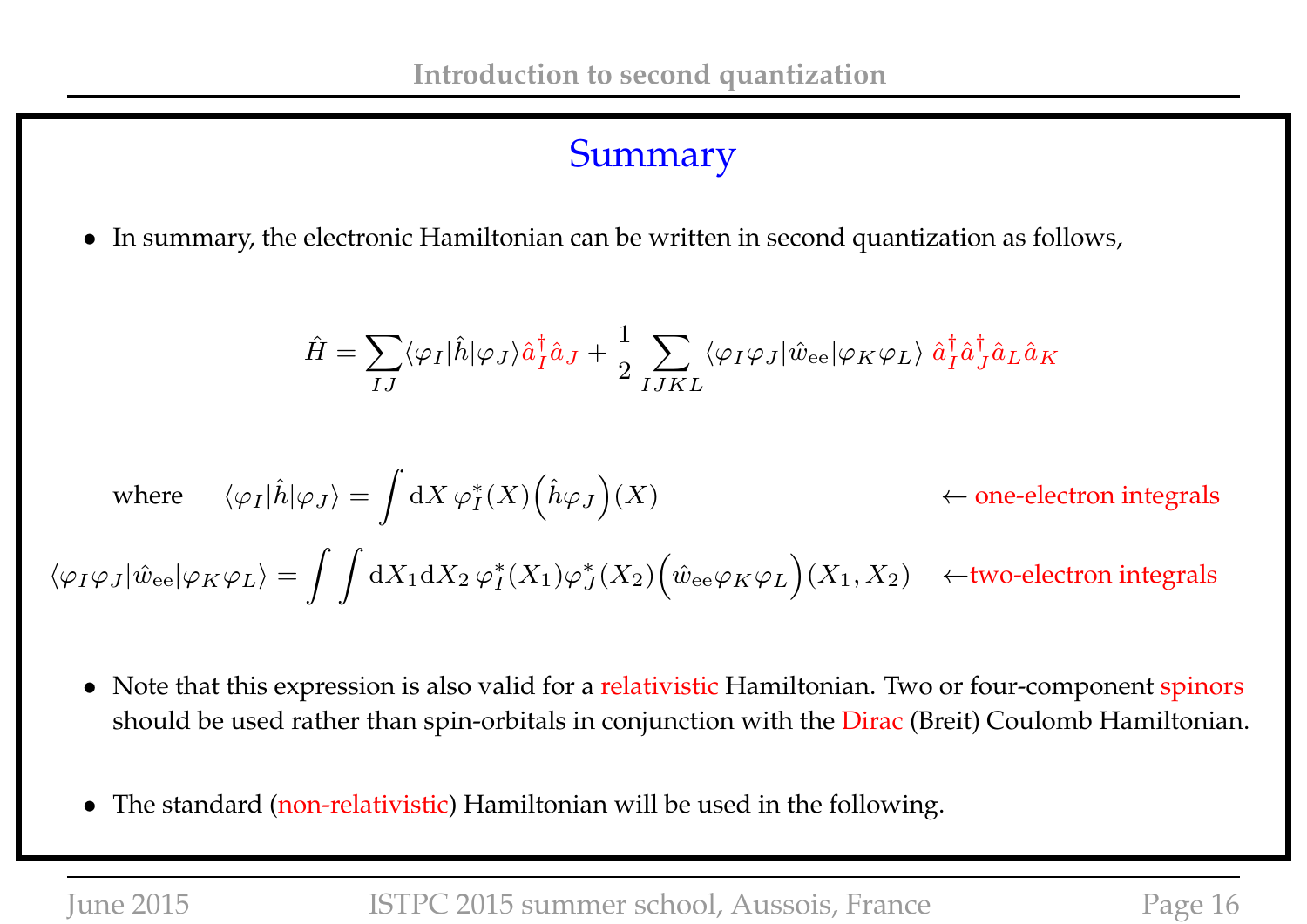### **EXERCISE:**

**(1)** At the non-relativistic level, real algebra can be used,  $\varphi_I(X) = \varphi_{i\sigma}(\mathbf{r},\tau) = \phi_i(\mathbf{r})\delta_{\sigma\tau}$ ,

$$
\hat{h} \equiv -\frac{1}{2}\nabla_{\mathbf{r}}^2 + v_{\text{ne}}(\mathbf{r}) \times \text{ and } \hat{w}_{\text{ee}} \equiv \frac{1}{|\mathbf{r}_1 - \mathbf{r}_2|} \times .
$$

Show that the Hamiltonian, that is here a spin-free operator, can be rewritten in the basis of the molecular orbitals  $\left\{ \phi_p(\mathbf{r}) \right\}$ p as follows

$$
\hat{H} = \sum_{p,q} h_{pq} \hat{E}_{pq} + \frac{1}{2} \sum_{p,q,r,s} \langle pr | qs \rangle \left( \hat{E}_{pq} \hat{E}_{rs} - \delta_{qr} \hat{E}_{ps} \right)
$$

where 
$$
\hat{E}_{pq} = \sum_{\sigma} \hat{a}^{\dagger}_{p,\sigma} \hat{a}_{q,\sigma}
$$
,  $h_{pq} = \langle \phi_p | \hat{h} | \phi_q \rangle$  and

$$
\langle pr|qs \rangle = \int \int d\mathbf{r_1} d\mathbf{r_2} \phi_p(\mathbf{r_1}) \phi_r(\mathbf{r_2}) \frac{1}{|\mathbf{r_1} - \mathbf{r_2}|} \phi_q(\mathbf{r_1}) \phi_s(\mathbf{r_2}) = (pq|rs)
$$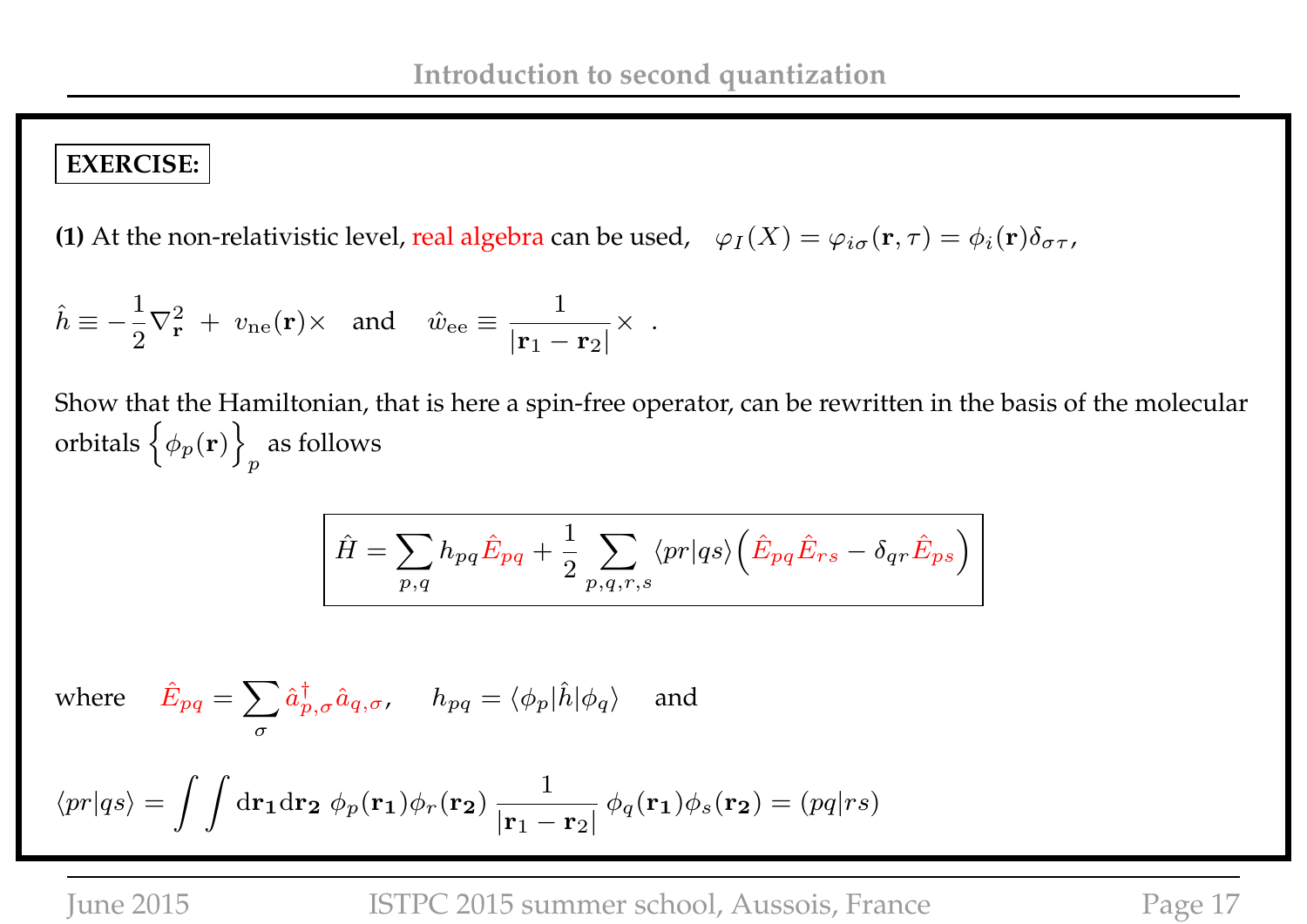### **EXERCISE:**

For any normalized N-electron wavefunction  $\Psi$ , we define the one-electron (1) and two-electron (2) reduced density matrices (RDM) as follows,

$$
D_{pq} = \langle \Psi | \hat{E}_{pq} | \Psi \rangle
$$
 and  $D_{pqrs} = \langle \Psi | \hat{E}_{pq} \hat{E}_{rs} - \delta_{qr} \hat{E}_{ps} | \Psi \rangle$ .

**(1)** Show that the 1RDM is symmetric and that  $\forall p$ , the occupation  $n_p = D_{pp}$  of the orbital p fulfills the inequality  $0 \le n_p \le 2$ . Show that the trace of the 1RDM equals N.

**(2)** Explain why the expectation value for the energy  $\langle \Psi | \hat{H} | \Psi \rangle$  can be determined from the 2RDM. **Hint**: show that  $D_{pq} =$ 1  $N-1$  $\sum$ r  $D_{pqrr}$ .

**(3)** Let us consider the particular case  $|\Psi\rangle\to|\Phi\rangle=\prod\prod\hat{a}^\dag_{i,\sigma}|\text{vac}\rangle$ . Explain why both density matrices  $N/2$  $i=1$   $\sigma$ are non-zero only in the occupied-orbital space.

Show that  $D_{ij} = 2\delta_{ij}$  and  $D_{ijkl} = 4\delta_{ij}\delta_{kl} - 2\delta_{jk}\delta_{il}$  and ...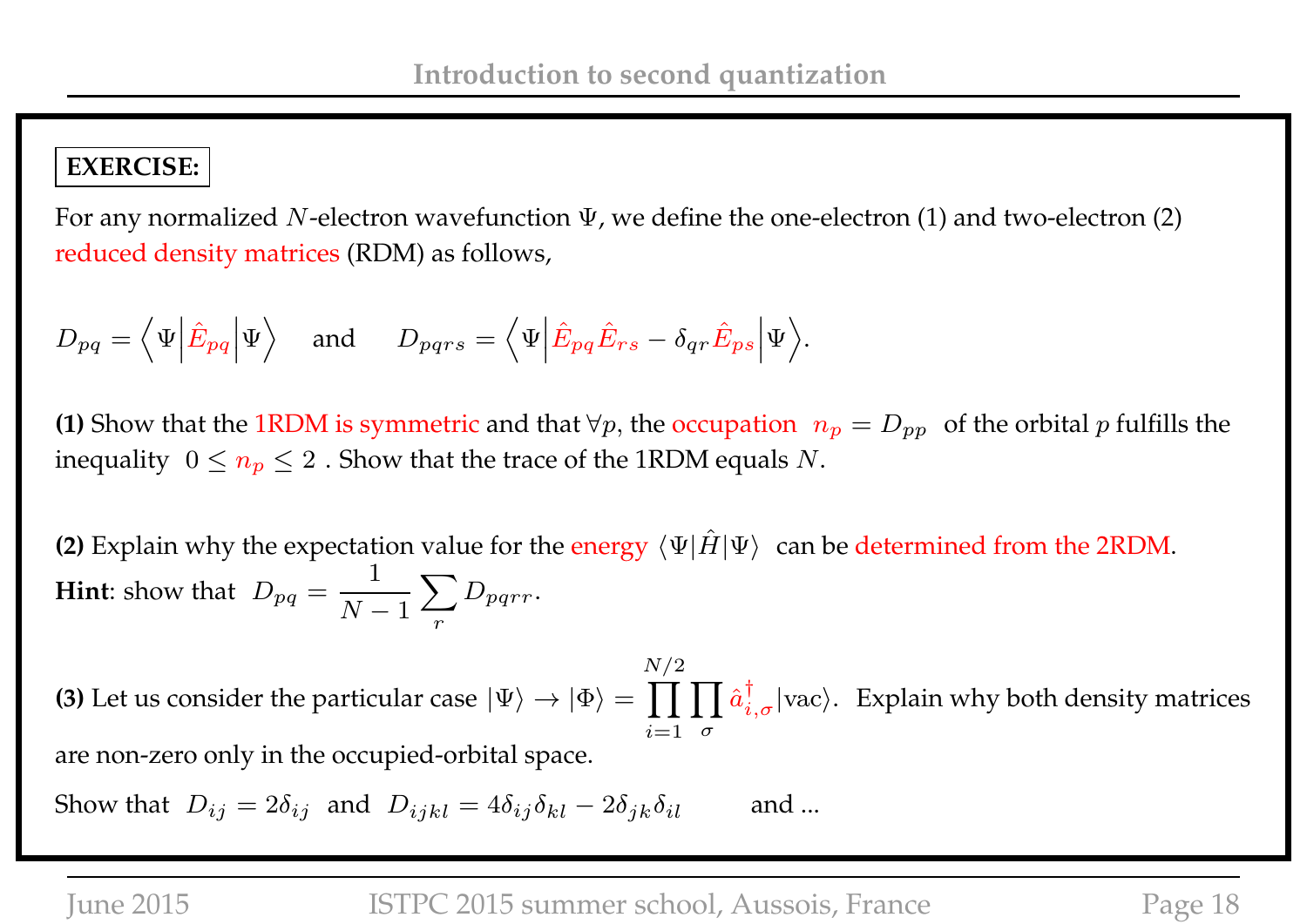... deduce the corresponding energy expression:

$$
\langle \Phi | \hat{H} | \Phi \rangle = 2 \sum_{i=1}^{N/2} h_{ii} + \sum_{i,j=1}^{N/2} \left( 2 \langle i j | i j \rangle - \langle i j | j i \rangle \right).
$$

**(4)** Let  $i, j$  and  $a, b$  denote occupied and unoccupied (virtuals) orbitals in  $\Phi$  , respectively. Explain why  $|\hat{E}_{ai}|$  and  $|\hat{E}_{ai}\hat{E}_{bj}|$  are referred to as single excitation and double excitation operators, respectively.

**Hint**: derive simplified expressions for  $|\Phi_i^a\rangle =$ 1 √ 2  $\hat{E}_{ai} |\Phi\rangle$  and  $|\Phi_{ij}^{ab}\rangle =$ 1 2  $\hat{E}_{ai}\hat{E}_{bj}|\Phi\rangle$  with  $i < j, a < b.$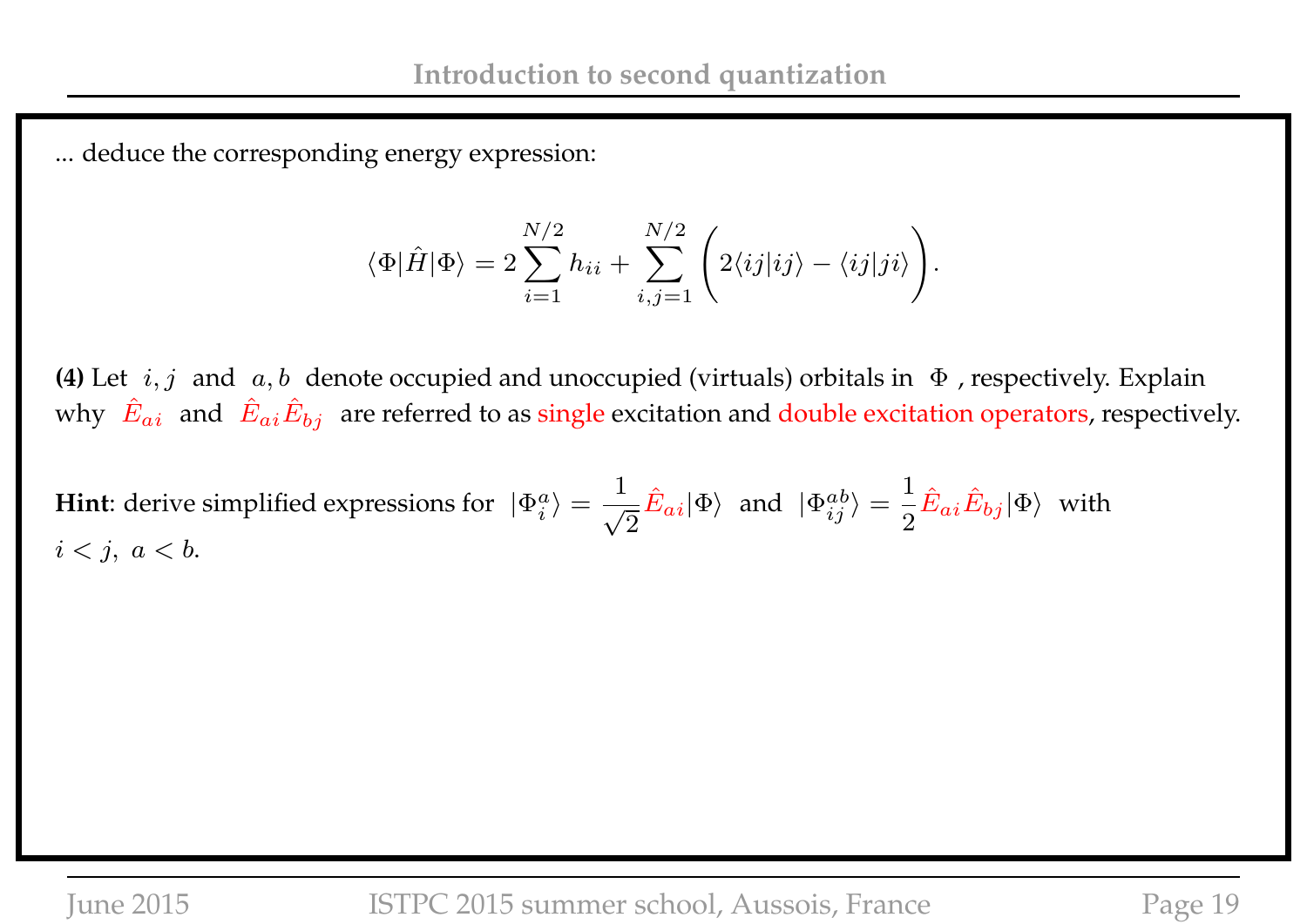## Why "second" quantization ?

• Let us consider a single electron occupying the spin-orbital  $\Psi(X) = \Psi(\mathbf{r}, \sigma)$ . The corresponding expectation value for the nuclear potential energy equals

$$
\langle \Psi | \hat{v}_{\rm ne} | \Psi \rangle = \int dX \ \Psi^*(X) v_{\rm ne}(\mathbf{r}) \Psi(X) = \int d\mathbf{r} \ v_{\rm ne}(\mathbf{r}) \sum_{\sigma} \Psi^*(\mathbf{r}, \sigma) \Psi(\mathbf{r}, \sigma)
$$
  

$$
n(\mathbf{r}): \quad \text{density}
$$

- For an arbitrary number of electrons:  $\hat{V}_{\text{ne}} = \sum$ N  $i=1$  $\hat{v}_\mathrm{ne}(i) \equiv \sum$  $p,q$  $\langle \phi_p|\hat{v}_{\rm ne}|\phi_q\rangle\hat{E}_{pq}$
- Change of basis:  $({|\phi_p\rangle}_{p} \longrightarrow {|\mathbf{r}\rangle}_{\mathbf{r}\in\mathbb{R}^3}$ ,

$$
\langle \phi_p | \hat{v}_{\rm ne} | \phi_q \rangle \quad \longrightarrow \quad \langle \mathbf{r}' | \hat{v}_{\rm ne} | \mathbf{r} \rangle = v_{\rm ne}(\mathbf{r}) \delta(\mathbf{r}' - \mathbf{r})
$$

$$
\hat{a}^{\dagger}_{p,\sigma} \quad \longrightarrow \quad \hat{a}^{\dagger}_{\mathbf{r},\sigma} = \hat{\Psi}^{\dagger}(\mathbf{r},\sigma)
$$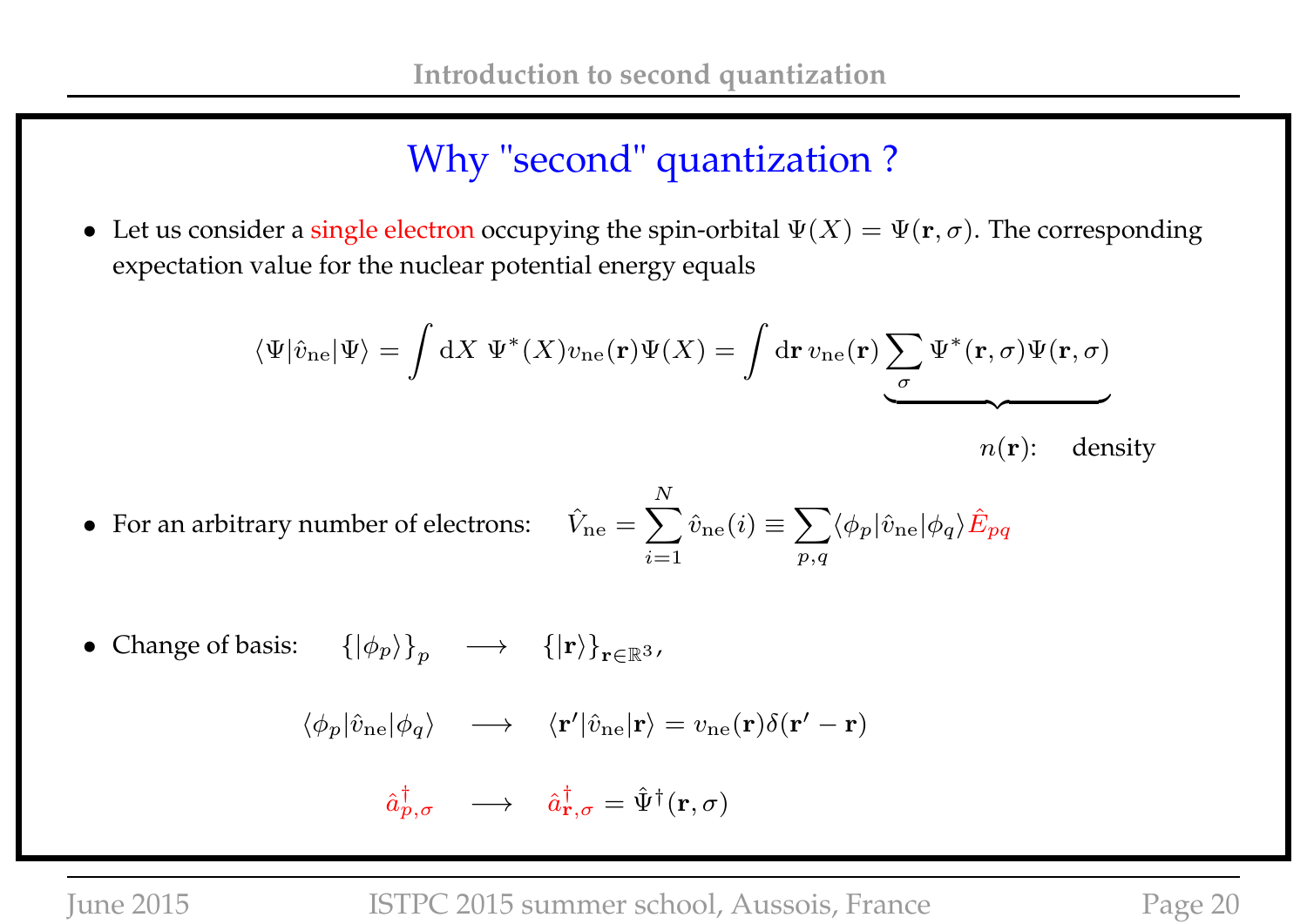thus leading to

$$
\hat{V}_{\text{ne}} = \int d\mathbf{r} \, v_{\text{ne}}(\mathbf{r}) \, \hat{n}(\mathbf{r})
$$

← local potential operator !

where the density operator equals  $\hat{n}(\mathbf{r}) = \sum \hat{\Psi}^{\dagger}(\mathbf{r}, \sigma) \hat{\Psi}(\mathbf{r}, \sigma)$ . σ

• Note that the electron density associated with the normalized  $N$ -electron wavefunction  $\Psi$  equals  $n_{\Psi}(\mathbf{r}) = \langle \Psi | \hat{n}(\mathbf{r}) | \Psi \rangle.$ 

• Note also that 
$$
\int d\mathbf{r} \,\hat{n}(\mathbf{r}) = \hat{N} \longrightarrow \int d\mathbf{r} \, n_{\Psi}(\mathbf{r}) = \langle \Psi | \hat{N} | \Psi \rangle = N
$$

• In practice, the density is usually obtained from the molecular orbitals and the 1RDM:

$$
|\mathbf{r}, \sigma\rangle = \sum_{p} |\phi_{p}, \sigma\rangle \langle \phi_{p} | \mathbf{r} \rangle = \sum_{p} \phi_{p}(\mathbf{r}) |\phi_{p}, \sigma\rangle \qquad \longrightarrow \qquad \hat{n}(\mathbf{r}) = \sum_{pq} \phi_{p}(\mathbf{r}) \phi_{q}(\mathbf{r}) \hat{E}_{pq}
$$

$$
\longrightarrow \qquad n_{\Psi}(\mathbf{r}) = \sum_{pq} \phi_{p}(\mathbf{r}) \phi_{q}(\mathbf{r}) D_{pq}
$$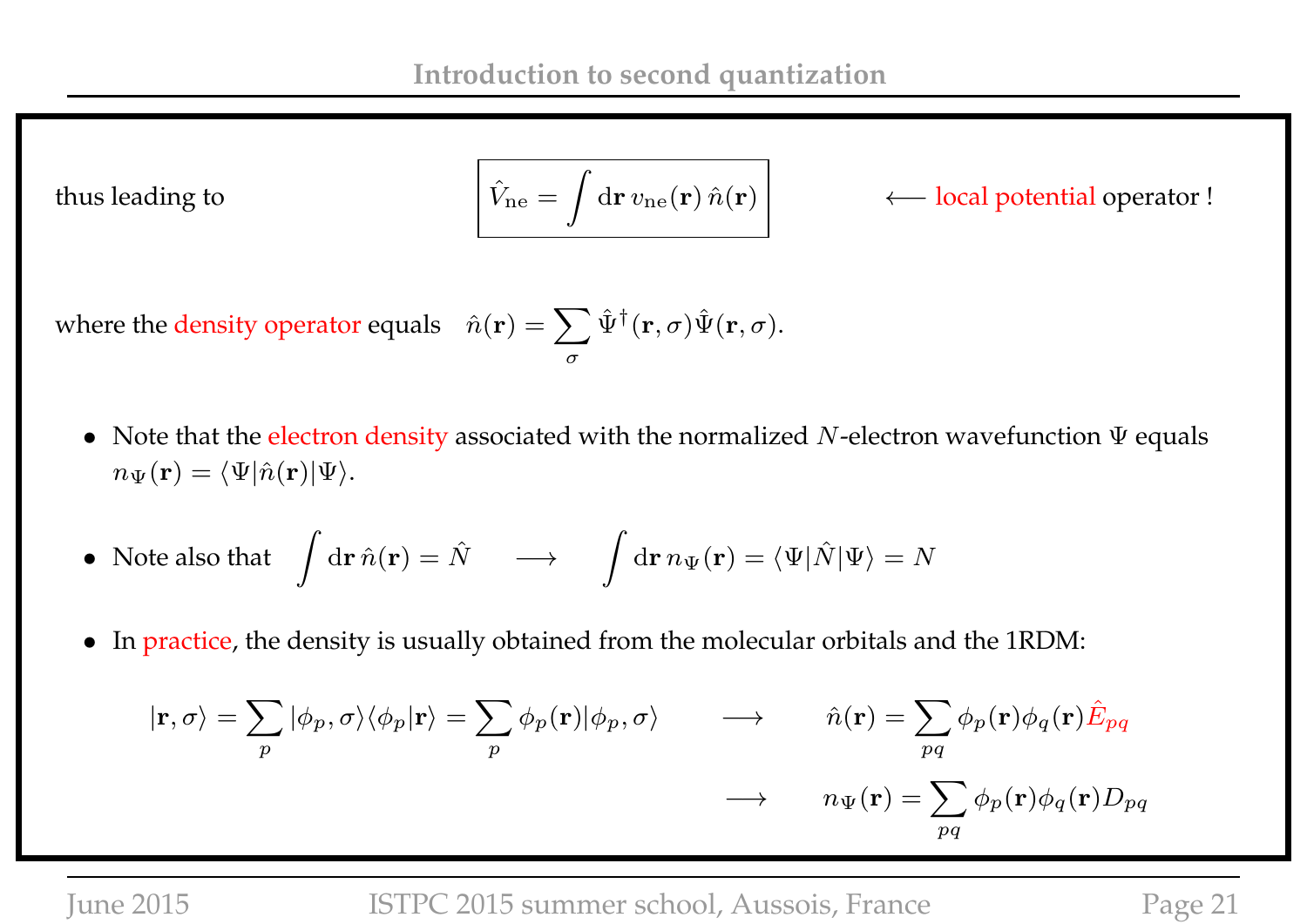### **EXERCISE:**

**(1)** Show that the kinetic energy operator is written as follows in the k representation:

$$
\hat{T} = \sum_{i=1}^{N} \frac{1}{2} \widehat{\mathbf{p}^2}(i) \equiv \int d\mathbf{k} \frac{k^2}{2} \sum_{\sigma} \hat{\Psi}^{\dagger}(\mathbf{k}, \sigma) \hat{\Psi}(\mathbf{k}, \sigma) \quad \text{where} \quad \hat{\Psi}^{\dagger}(\mathbf{k}, \sigma) = \hat{a}_{\mathbf{k}, \sigma}^{\dagger}.
$$

(2) Explain why 
$$
\hat{\Psi}^{\dagger}(\mathbf{k}, \sigma) = \frac{1}{(2\pi)^{3/2}} \int d\mathbf{r} e^{i\mathbf{k} \cdot \mathbf{r}} \hat{\Psi}^{\dagger}(\mathbf{r}, \sigma)
$$
 and  

$$
\hat{\Psi}^{\dagger}(\mathbf{r}, \sigma) = \frac{1}{(2\pi)^{3/2}} \int d\mathbf{k} e^{-i\mathbf{k} \cdot \mathbf{r}} \hat{\Psi}^{\dagger}(\mathbf{k}, \sigma)
$$

**(3)** Conclude that

$$
\hat{T} \equiv -\frac{1}{2} \int d\mathbf{r} \sum_{\sigma} \hat{\Psi}^{\dagger}(\mathbf{r}, \sigma) \nabla_{\mathbf{r}}^2 \hat{\Psi}(\mathbf{r}, \sigma)
$$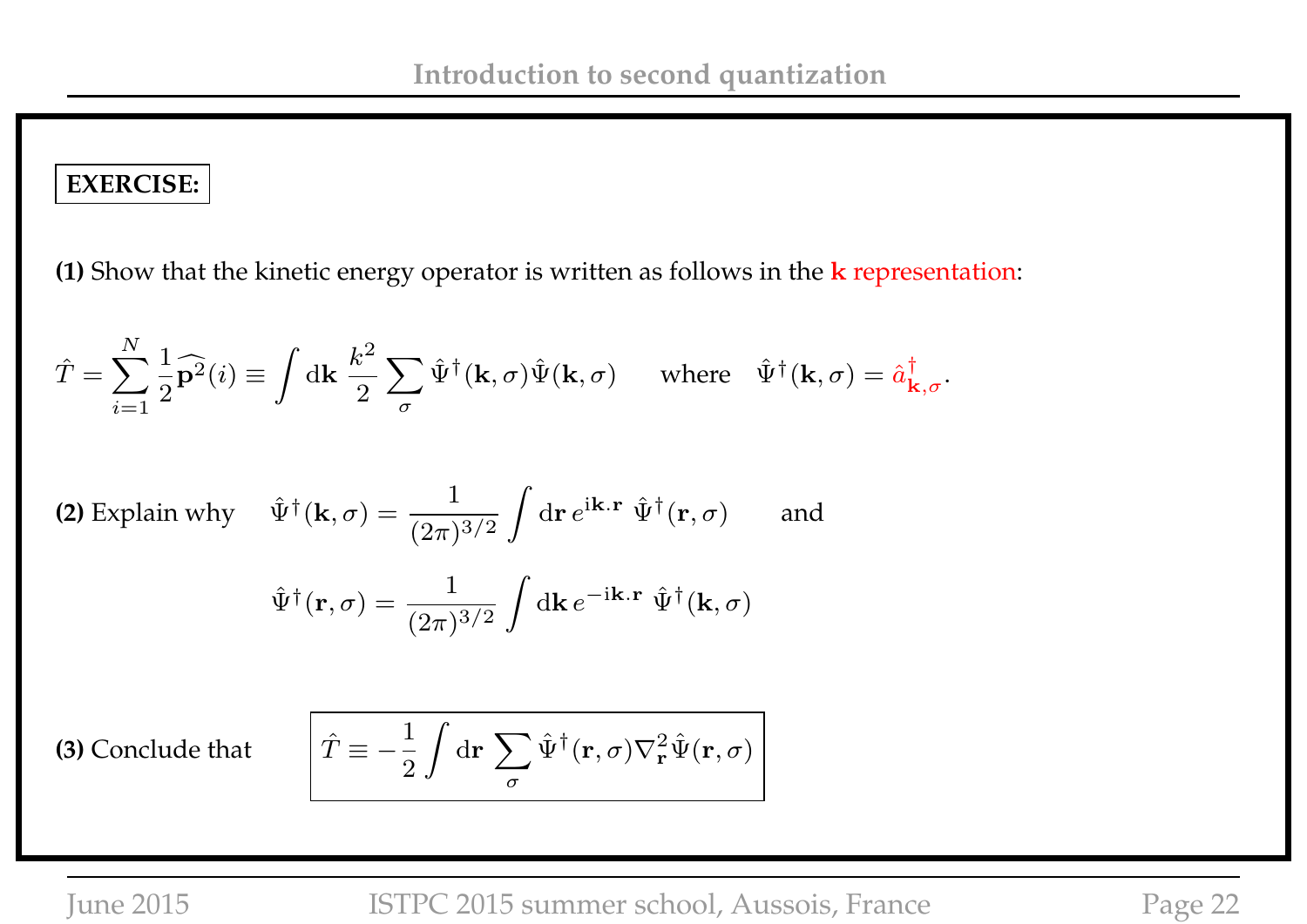**(4)** Let  $\hat{n}_1(\mathbf{r}',\mathbf{r}) = \sum \hat{\Psi}^{\dagger}(\mathbf{r}',\sigma) \hat{\Psi}(\mathbf{r},\sigma)$  denote the one-electron density matrix operator. Deduce from σ question **(3)** the standard expression

$$
\hat{T} \equiv -\frac{1}{2} \int \int d\mathbf{r} d\mathbf{r}' \, \delta(\mathbf{r}' - \mathbf{r}) \nabla_{\mathbf{r}}^2 \hat{n}_1(\mathbf{r}', \mathbf{r})
$$

**(5)** Show that the one-electron density matrix operator is connected with the  $\hat{E}_{pq}$  operators as follows,

$$
\hat{n}_1(\mathbf{r}',\mathbf{r})=\sum_{pq}\phi_p(\mathbf{r}')\phi_q(\mathbf{r})\hat{E}_{pq}
$$

**(6)** The one-electron density matrix associated with the wavefunction Ψ is defined as  $n_1(\mathbf{r}',\mathbf{r}) = \langle \Psi | \hat{n}_1(\mathbf{r}',\mathbf{r}) | \Psi \rangle.$ 

We already know that the 1RDM enables to compute the electron density. Is it possible to restore the 1RDM from the electron density alone ?

**Hint**: show that the full one-electron density matrix is required for constructing each elements of the 1RDM.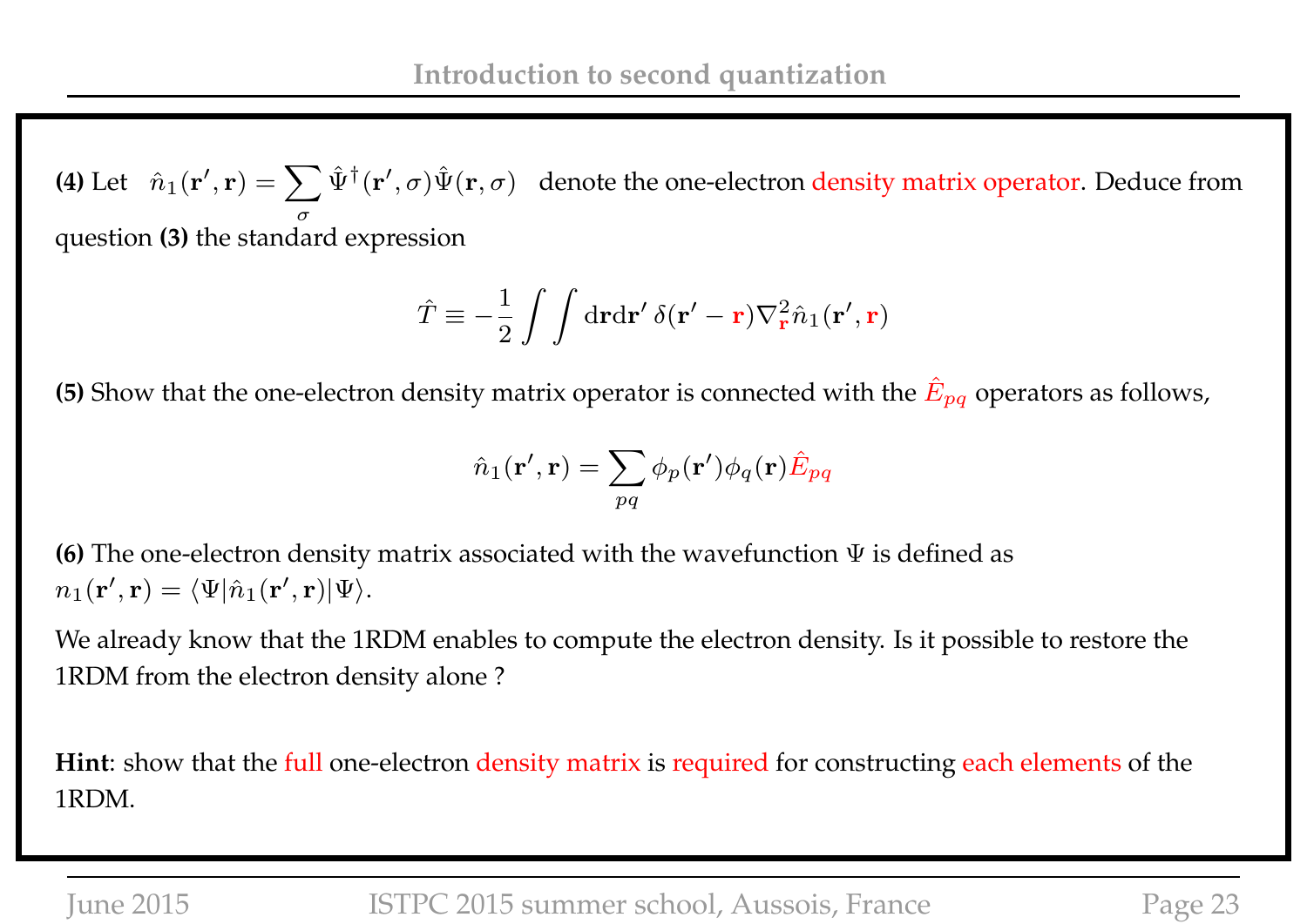## Pair density operator

• Two-electron repulsion operator in the **r** representation:

$$
\hat{E}_{pq} \longrightarrow \sum_{\sigma} \hat{\Psi}^{\dagger}(\mathbf{r}_{1}, \sigma) \hat{\Psi}(\mathbf{r}_{2}, \sigma)
$$
\n
$$
\langle pr|qs \rangle \longrightarrow \langle \mathbf{r}_{1}\mathbf{r}_{2}|\hat{w}_{ee}|\mathbf{r}_{3}\mathbf{r}_{4}\rangle = \frac{1}{|\mathbf{r}_{1} - \mathbf{r}_{2}|} \delta(\mathbf{r}_{1} - \mathbf{r}_{3})\delta(\mathbf{r}_{2} - \mathbf{r}_{4})
$$
\n
$$
\hat{W}_{ee} = \frac{1}{2} \sum_{p,q,r,s} \langle pr|qs \rangle \left(\hat{E}_{pq}\hat{E}_{rs} - \delta_{qr}\hat{E}_{ps}\right) \longrightarrow \left[\hat{W}_{ee} = \frac{1}{2} \int \int d\mathbf{r}_{1} d\mathbf{r}_{2} \frac{\hat{n}_{2}(\mathbf{r}_{1}, \mathbf{r}_{2})}{|\mathbf{r}_{1} - \mathbf{r}_{2}|}\right]
$$

where  $\hat{n}_2(\mathbf{r}_1, \mathbf{r}_2) = \hat{n}(\mathbf{r}_1)\hat{n}(\mathbf{r}_2) - \delta(\mathbf{r}_1 - \mathbf{r}_2)\hat{n}(\mathbf{r}_1)$   $\leftarrow$  pair density operator !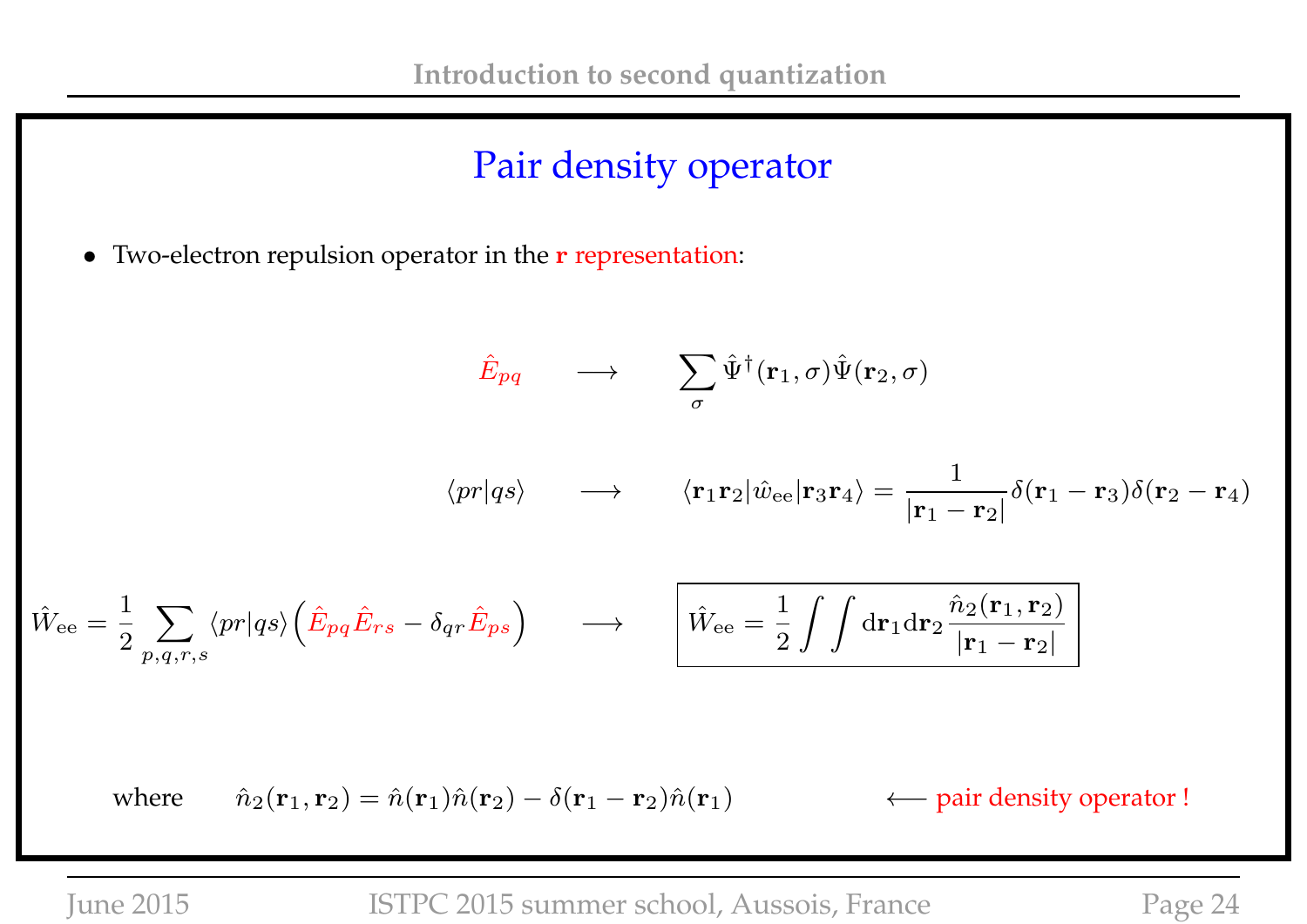### Pair density operator

• Expectation value for the two-electron repulsion:

$$
\langle\Psi|\hat{W}_{\rm ee}|\Psi\rangle=\frac{1}{2}\int\int\mathrm{d}\mathbf{r}_1\mathrm{d}\mathbf{r}_2\frac{1}{|\mathbf{r}_1-\mathbf{r}_2|}\Bigg(\langle\Psi|\hat{n}(\mathbf{r}_1)\hat{n}(\mathbf{r}_2)|\Psi\rangle-\delta(\mathbf{r}_1-\mathbf{r}_2)n_\Psi(\mathbf{r}_1)\Bigg)
$$

• If  $\Psi$  is the ground-state wavefunction of an interacting electronic system ( $\hat{w} \neq 0$ ), it is usual in density-functional theory (DFT) to consider the Kohn–Sham (KS) Slater determinant  $\Phi^{\rm KS}$  that is the ground-state wavefunction of the non-interacting system ( $\hat{w} = 0$ ) that has exactly the same electron density:

$$
n_{\Phi^{\rm KS}}(\mathbf{r}_1)=n_{\Psi}(\mathbf{r}_1),
$$

thus leading to

$$
\langle\Psi|\hat{W}_{\rm ee}|\Psi\rangle-\langle\Phi^{\rm KS}|\hat{W}_{\rm ee}|\Phi^{\rm KS}\rangle=\frac{1}{2}\int\int{\rm d}\mathbf{r}_1{\rm d}\mathbf{r}_2\frac{1}{|\mathbf{r}_1-\mathbf{r}_2|}\left[\langle\Psi|\hat{n}(\mathbf{r}_1)\hat{n}(\mathbf{r}_2)|\Psi\rangle-\langle\Phi^{\rm KS}|\hat{n}(\mathbf{r}_1)\hat{n}(\mathbf{r}_2)|\Phi^{\rm KS}\rangle\right]
$$

• This expression can be used in the calculation of the correlation energy (adiabatic connection fluctuation-dissipation theorem)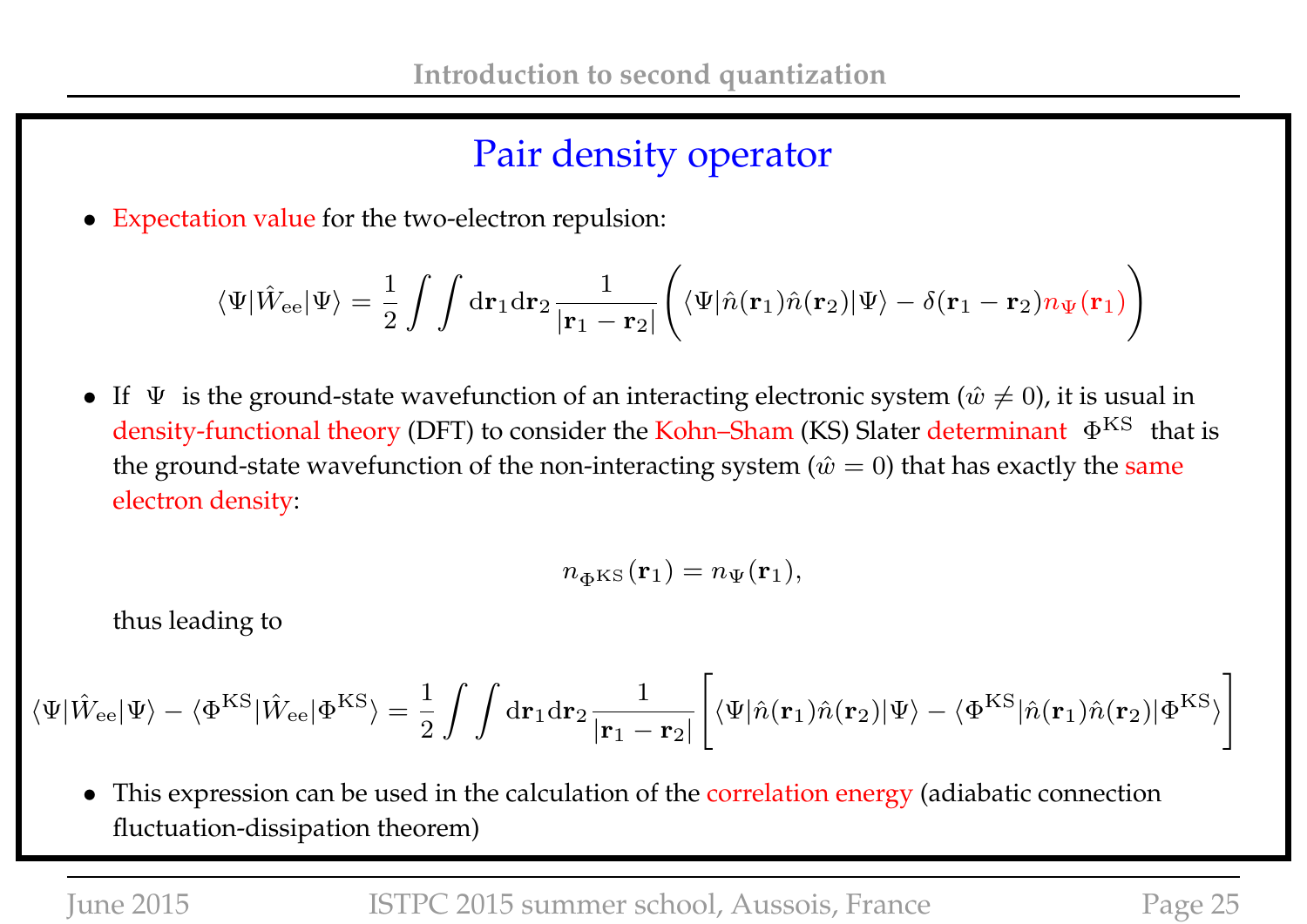### Hubbard Hamiltonian

$$
h_{ij} \longrightarrow -t(\delta_{i,j-1} + \delta_{i,j+1}) + v_i \delta_{ij}
$$
\n
$$
\langle ij|kl \rangle \longrightarrow U \delta_{ij} \delta_{ik} \delta_{lj}
$$
\n
$$
\hat{E}_{ik}\hat{E}_{jl} - \delta_{kj}\hat{E}_{il} \longrightarrow \hat{n}_i \hat{n}_i - \hat{n}_i
$$
\nwhere  $\hat{n}_i = \hat{E}_{ii} = \hat{n}_{i\uparrow} + \hat{n}_{i\downarrow}$  so that  $\hat{n}_i \hat{n}_i = 2\hat{n}_{i\uparrow} \hat{n}_{i\downarrow} + \hat{n}_i$ \n
$$
\hat{H} \longrightarrow -t \sum_{\langle i,j \rangle} \sum_{\sigma = \uparrow, \downarrow} \hat{a}_{i,\sigma}^{\dagger} \hat{a}_{j,\sigma} + U \sum_{i} \hat{n}_{i\uparrow} \hat{n}_{i\downarrow} + \sum_{i} v_i \hat{n}_i
$$
\n
$$
\hat{\mathcal{T}} \text{ (hopping)} \qquad \text{on-site repulsion} \qquad \text{local potential}
$$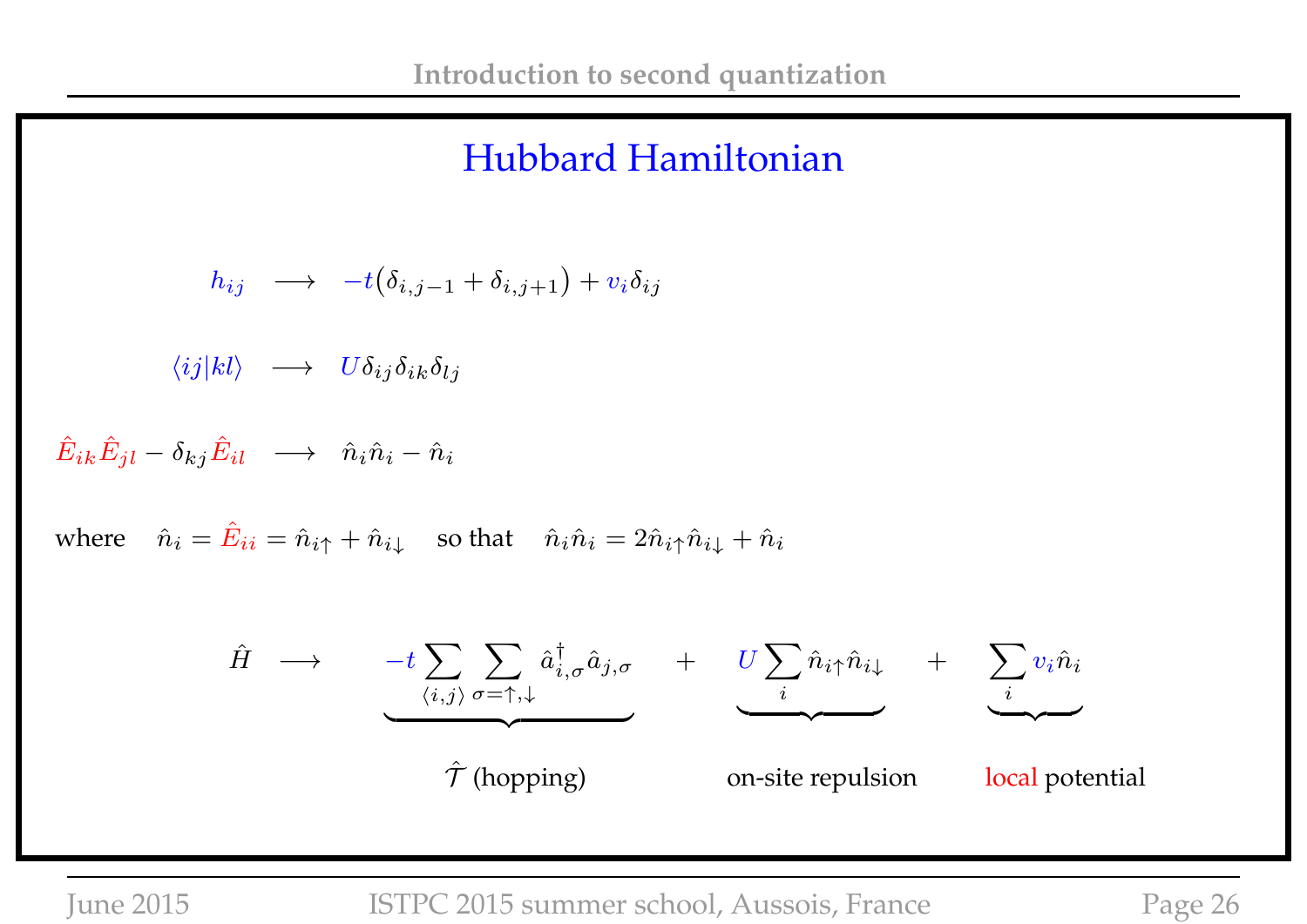# Spin operators

• Spin vector operator in second quantization:

$$
\hat{\mathbf{S}} = \sum_{i=1}^{N} \hat{\mathbf{s}}(i) \equiv \sum_{pq,\sigma\sigma'} \langle \phi_p, \sigma | \hat{\mathbf{s}} | \phi_q, \sigma' \rangle \hat{a}_{p,\sigma}^{\dagger} \hat{a}_{q,\sigma'}
$$

$$
\langle \phi_p, \sigma | \phi_q, \hat{\mathbf{s}} \sigma' \rangle = \delta_{pq} \langle \sigma | \hat{\mathbf{s}} | \sigma' \rangle = \delta_{pq} \mathbf{s}_{\sigma\sigma'}
$$

with 
$$
\hat{s}^x \equiv \frac{1}{2} \begin{bmatrix} 0 & 1 \\ 1 & 0 \end{bmatrix}
$$
,  $\hat{s}^y \equiv \frac{1}{2} \begin{bmatrix} 0 & -i \\ i & 0 \end{bmatrix}$ ,  $\hat{s}^z \equiv \frac{1}{2} \begin{bmatrix} 1 & 0 \\ 0 & -1 \end{bmatrix}$ ,  
thus leading to  $\hat{\mathbf{S}} \equiv \sum_p \hat{\mathbf{S}}_p$  where

$$
\hat{S}_p^\text{x} = \frac{1}{2} \Big( \hat{a}_{p,\uparrow}^\dagger \hat{a}_{p,\downarrow} + \hat{a}_{p,\downarrow}^\dagger \hat{a}_{p,\uparrow} \Big), \quad \ \hat{S}_p^\text{y} = \frac{1}{2\mathrm{i}} \Big( \hat{a}_{p,\uparrow}^\dagger \hat{a}_{p,\downarrow} - \hat{a}_{p,\downarrow}^\dagger \hat{a}_{p,\uparrow} \Big), \quad \ \hat{S}_p^\text{z} = \frac{1}{2} \Big( \hat{a}_{p,\uparrow}^\dagger \hat{a}_{p,\uparrow} - \hat{a}_{p,\downarrow}^\dagger \hat{a}_{p,\downarrow} \Big).
$$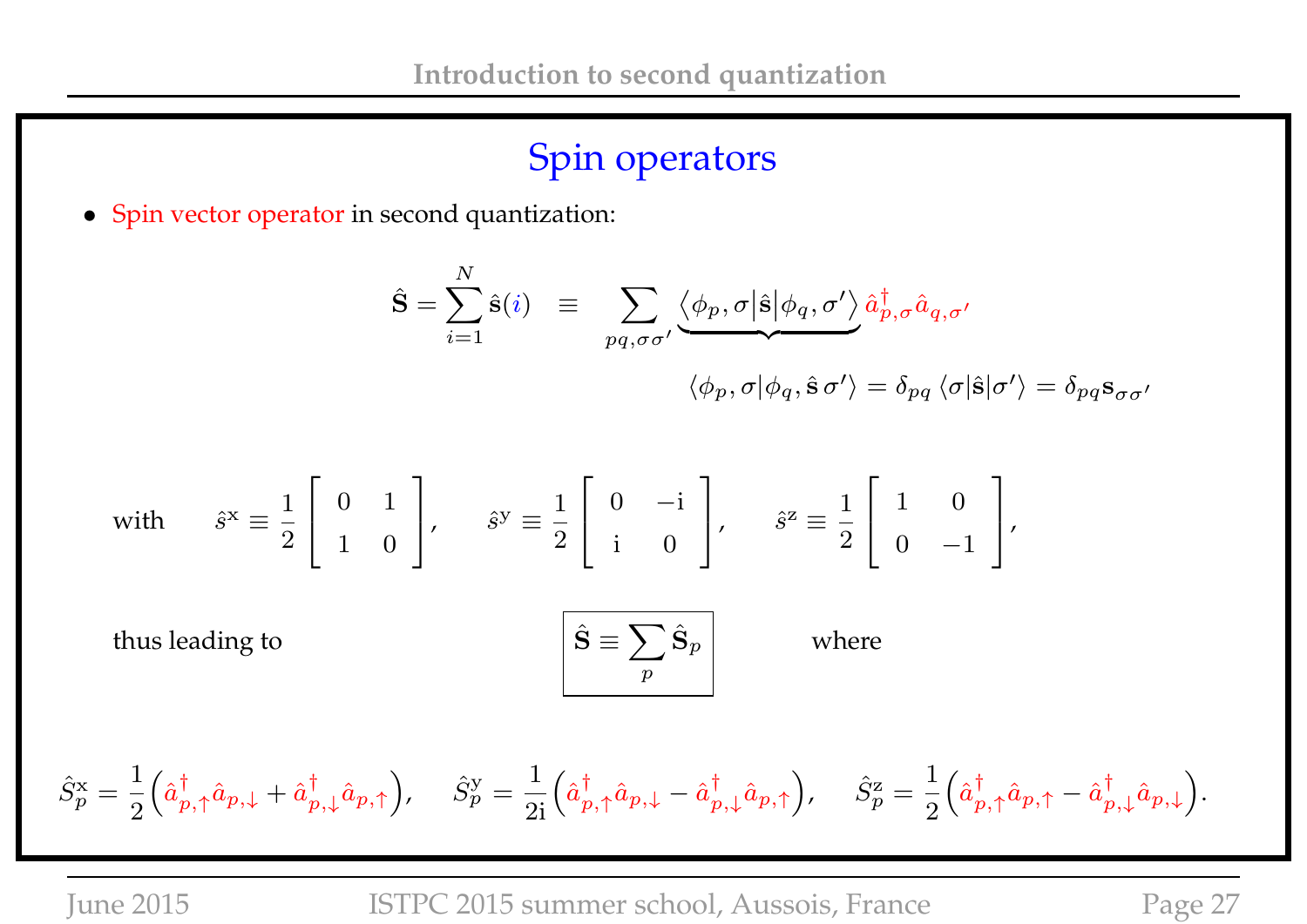### **EXERCISE:**

(1) Show that 
$$
\begin{bmatrix} \hat{A}, \hat{B}\hat{C} \end{bmatrix} = \begin{bmatrix} \hat{A}, \hat{B} \end{bmatrix} \hat{C} + \hat{B} \begin{bmatrix} \hat{A}, \hat{C} \end{bmatrix} = \begin{bmatrix} \hat{A}, \hat{B} \end{bmatrix}_{+} \hat{C} - \hat{B} \begin{bmatrix} \hat{A}, \hat{C} \end{bmatrix}_{+}.
$$

**(2)** Deduce from **(1)** that  $\left[\hat{a}^{\dagger}_{p,\sigma}\hat{a}_{q,\sigma'},\hat{a}^{\dagger}_{r,\tau}\hat{a}_{s,\tau'}\right] = \delta_{rq}\delta_{\tau\sigma'}\hat{a}^{\dagger}_{p,\sigma}\hat{a}_{s,\tau'} - \delta_{sp}\delta_{\tau'\sigma}\hat{a}^{\dagger}_{r,\tau}\hat{a}_{q,\sigma'}.$ 

We suggest to use in the following the notation  $\hat{\mathbf{S}}_p = \sum \limits_{i=1}^p \mathbf{S}_p$  $\sigma\sigma'$  $\mathbf{s}_{\sigma\sigma'} \hat{a}^{\dagger}_{p,\sigma} \hat{a}_{p,\sigma'}.$ 

**(3)** Explain why  $\left[\hat{S}^{\text{x}}, \hat{S}^{\text{y}}\right] = \sum$ p  $\left[\hat{S}_p^{\text{x}}, \hat{S}_p^{\text{y}}\right]$ i .

**(4)** Prove that  $\left[\hat{S}_p^{\text{x}}, \hat{S}_p^{\text{y}}\right]$  $\Big] = \mathrm{i} \, \hat{S}^{\mathrm{z}}_p$ . **Hint**: use (2) and the equality  $[\hat{s}^{\mathrm{x}}, \hat{s}^{\mathrm{y}}] = \mathrm{i} \, \hat{s}^{\mathrm{z}}$ .

**(5)** Conclude that  $\hat{S}$  is an angular momentum operator:

$$
\overline{\left[\hat{S}^{\mathrm{x}}, \hat{S}^{\mathrm{y}}\right]} = \mathbf{i} \hat{S}^{\mathrm{z}}.
$$